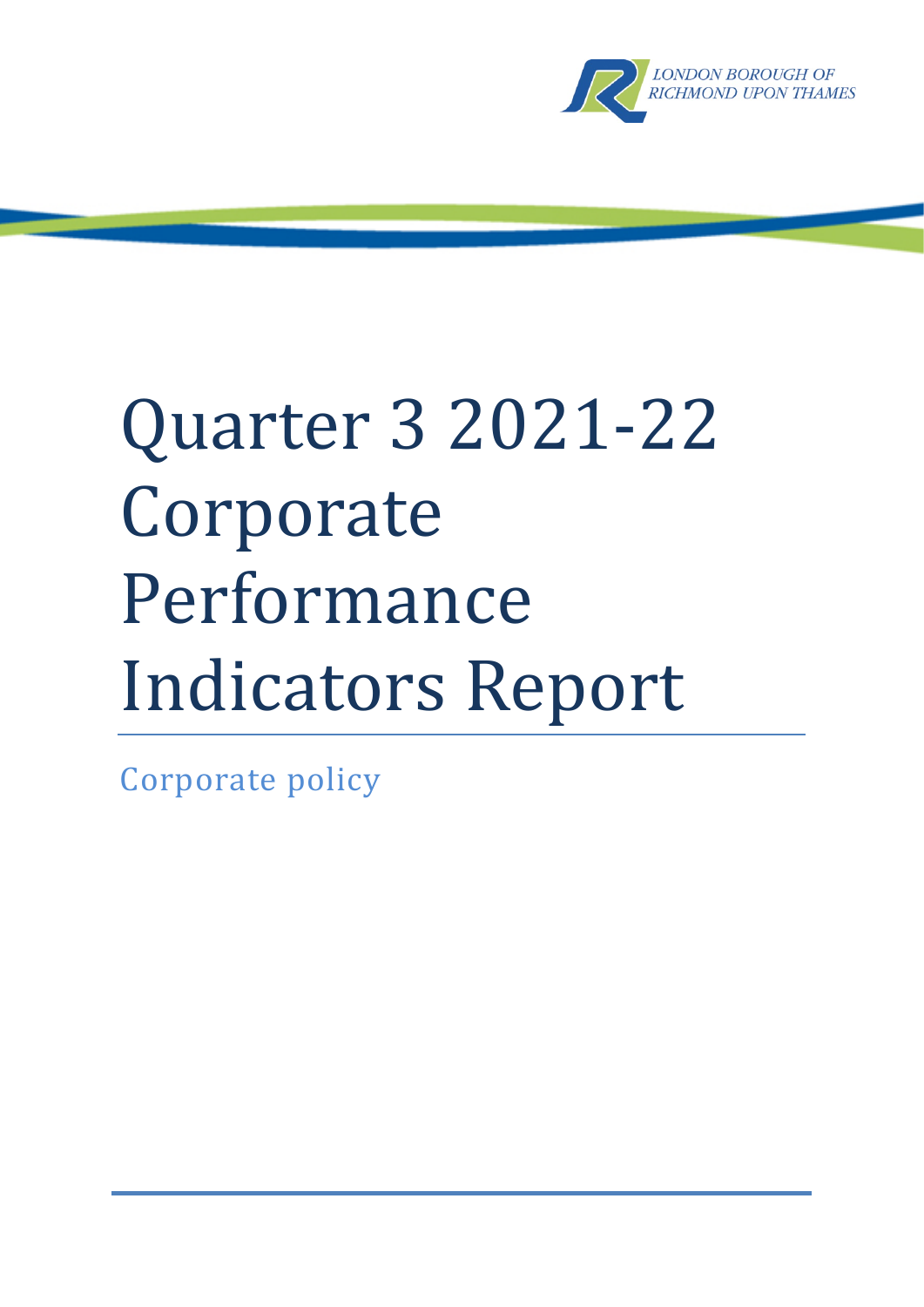# **Adult Social Services, Health and Housing Cttee**

| <b>PI</b> Code          | <b>PI Name</b>                                                                                                                                           | 2020/21      | Q3<br>2020/21 |              | Q3 2021/22    |                    | Q3 2021/22                                                                                                                                                                                                                                                                                                                                                                                                                 |
|-------------------------|----------------------------------------------------------------------------------------------------------------------------------------------------------|--------------|---------------|--------------|---------------|--------------------|----------------------------------------------------------------------------------------------------------------------------------------------------------------------------------------------------------------------------------------------------------------------------------------------------------------------------------------------------------------------------------------------------------------------------|
|                         |                                                                                                                                                          | <b>Value</b> | <b>Value</b>  | <b>Value</b> | <b>Target</b> | <b>DoT</b>         | <b>Note</b>                                                                                                                                                                                                                                                                                                                                                                                                                |
|                         | <b>Adult Social Services &amp; Public Health Directorate</b>                                                                                             |              |               |              |               |                    |                                                                                                                                                                                                                                                                                                                                                                                                                            |
| DASSR-<br><b>OP-002</b> | % of Adults with a learning disability aged 18-64<br>in paid employment                                                                                  | 12.6%        | 15.4%         | 10.3%        | 14%           | JI,                | 41 out of 398 service users. Very high<br>performing in 2020/21- 3rd in London. National<br>employment challenges impacting - variety of<br>reasons for this drop including people<br>furloughed not returning to their job, firms<br>closing due to pandemic, service users not<br>wanting to return to paid work preferring<br>voluntary work. The support provider is<br>working with those who wish to return to work. |
| DASSR-<br>OP-003        | % of People receiving rehabilitative support who<br>have a reduced level of service or no service<br>required at the end of their rehabilitative support | 83.1%        | 82.5%         | 90.7%        | 85%           | $\left\  \right\ $ | 284 out of 313 service users.                                                                                                                                                                                                                                                                                                                                                                                              |
| DASSR-<br><b>OP-004</b> | Rate of admissions into residential and nursing<br>care per 100,000 population 65+ (Minimise)                                                            | 303.3        | 175.2         | 281.4        | 231.4         |                    | 90 admissions in 9 months, 16 over target.<br>Increase mainly a result of Discharge to<br>Assess National policy. People leaving hospital<br>earlier in their recovery, less well, and moving                                                                                                                                                                                                                              |
| DASSR-<br>OP-010        | Number of admissions into residential and<br>nursing care aged 65+ (Minimise)                                                                            | 97           | 55            | 90           | 74            | 几                  | linto a care home on a short-term basis and<br>then remaining in the care home as family<br>value the security. There is also pent-up<br>demand of people with complex needs, in the<br>community due to the pandemic.                                                                                                                                                                                                     |
| DASSR-<br>OP-005        | % of Carers who received an assessment during<br>the year                                                                                                | 56.3%        | 40.6%         | 44.3%        | 45%           | $\bigcap$          | 364 out of 822 carers.                                                                                                                                                                                                                                                                                                                                                                                                     |
| DASSR-<br><b>OP-006</b> | % of Clients (receiving long-term community<br>services) on a Direct payment                                                                             | 40.1%        | 41.9%         | 38.5%        | 41.5%         | JL                 | 424 out of 1102 service users. Very high<br>performing and 2nd in London in 2020/21.<br>Although not meeting our ambitious target,<br>performance has improved on Q2 (37.8%) and<br>is strong. Direct payments impacted by the<br>pandemic across all Councils with service<br>users and carers preferring the security of a<br>Council-managed service over a direct<br>payment.                                          |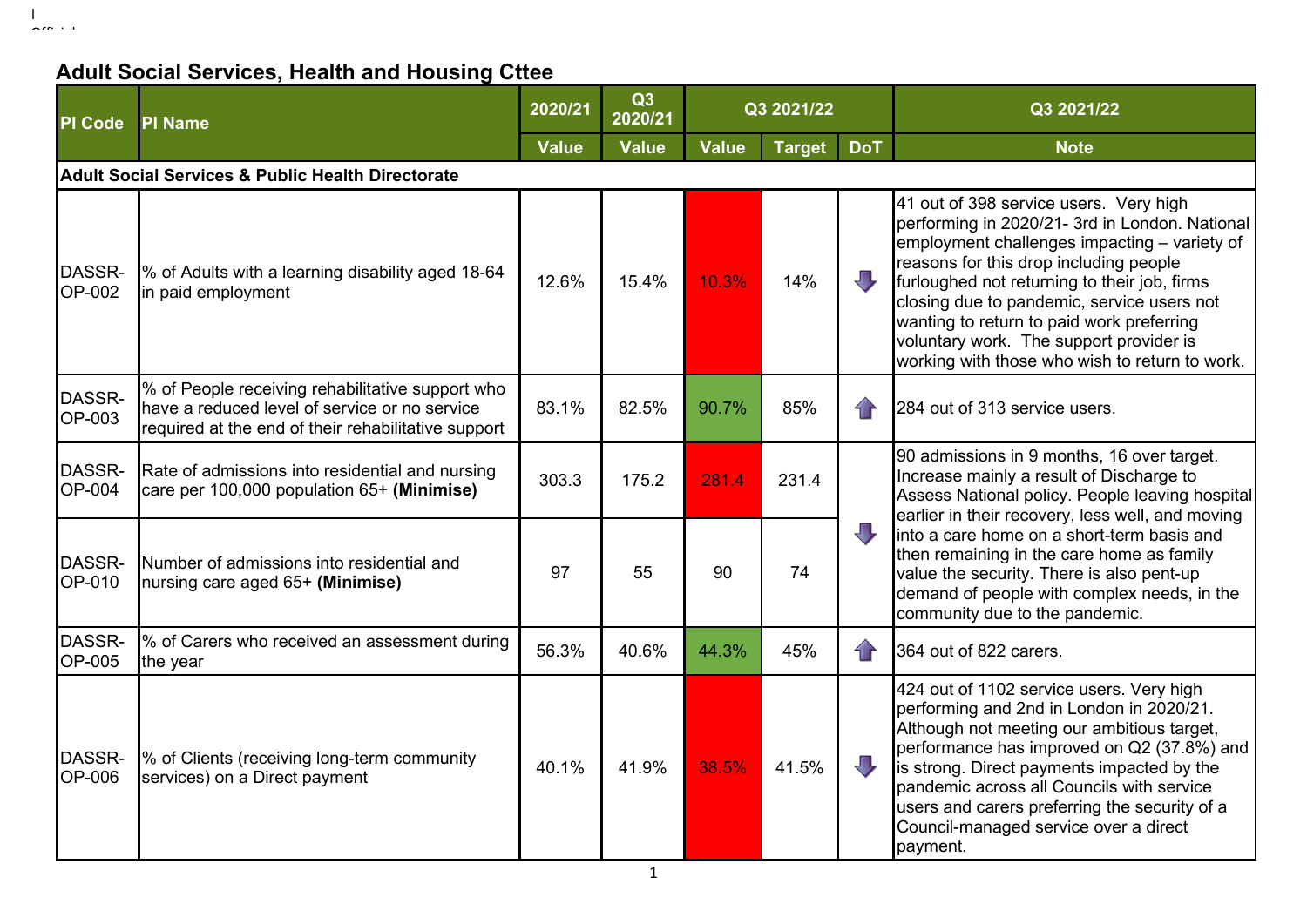| <b>PI Code</b>          | <b>PI Name</b>                                                                            | 2020/21      | Q3<br>2020/21 |              | Q3 2021/22    |            | Q3 2021/22                                                                                                                                                                                                                                                                                                                                                                                                                                                                                                                                                                                                                                                                 |
|-------------------------|-------------------------------------------------------------------------------------------|--------------|---------------|--------------|---------------|------------|----------------------------------------------------------------------------------------------------------------------------------------------------------------------------------------------------------------------------------------------------------------------------------------------------------------------------------------------------------------------------------------------------------------------------------------------------------------------------------------------------------------------------------------------------------------------------------------------------------------------------------------------------------------------------|
|                         |                                                                                           | <b>Value</b> | <b>Value</b>  | <b>Value</b> | <b>Target</b> | <b>DoT</b> | <b>Note</b>                                                                                                                                                                                                                                                                                                                                                                                                                                                                                                                                                                                                                                                                |
| DASSR-<br>OP-007        | % of Adults with learning disabilities who live in<br>their own home or with their family | 74.8%        | 74.4%         | 76.6%        | 75%           | $\bigcap$  | 305 out of 398 service users                                                                                                                                                                                                                                                                                                                                                                                                                                                                                                                                                                                                                                               |
| DASSR-<br>OP-009        | % of People whose personal outcomes of an<br>adult safeguarding intervention were met     | 98.1%        | 98.2%         | 95.9%        | 95%           | 少          | 71 out of 74 investigations                                                                                                                                                                                                                                                                                                                                                                                                                                                                                                                                                                                                                                                |
| DASSR-<br>PH-003        | Number of people quitting smoking through<br>smoking cessation service (1QA)              | N/A          | N/A<br>(Q2)   | 37<br>(Q2)   | 80<br>(Q2)    | N/A        | Data for this indicator is reported a quarter in<br>arrears. Performance remains affected by<br>COVID-19 vaccination efforts and the<br>restricted face to face consultations. This is<br>due to GP surgeries being occupied with<br>vaccinating residents, dealing with the backlog<br>of routine clinical work and turnover of<br>healthcare staff working in primary care. We<br>are encouraging providers to target the service<br>at residents more at risk of cardiovascular<br>disease and COVID-19 and training new stop<br>smoking advisors as they are recruited.<br>Smoking cessation in the trusts has now<br>moved online and is reporting good<br>successes. |
| DASSR-<br>PH-004        | % of Eligible people who have received an NHS<br>Health Check (1QA)                       | 0.7%         | N/A<br>(Q2)   | 1.4%<br>(Q2) | 3.6%<br>(Q2)  | N/A        | Data for this indicator is reported a quarter in<br>arears. Following the impact of COVID 19<br>restrictions, performance increased by 111% in<br>this quarter in comparison with Q1, 2021-22<br>but remains under the Q2 target and below<br>what is required to achieve the annual 7.5%<br>target. Covid-19 continued to impact on the<br>delivery of the programme during the period<br>and a national supply issue with consumables<br>(blood tubes) further interrupted the service<br>during the quarter.                                                                                                                                                            |
| DASSR-<br><b>PH-006</b> | Healthy life expectancy at 65 (Men)                                                       | 13.7         | 13.7          | 13.8         | 12            | $\bigcap$  | 13.7 reported in 20/21 relates to 2016-18. 13.8<br>is latest available data which relates to the<br>2017-19 period. 2018-20 data has not yet<br>been published and is due in May 2022. The                                                                                                                                                                                                                                                                                                                                                                                                                                                                                 |

.<br>Jean-Joa l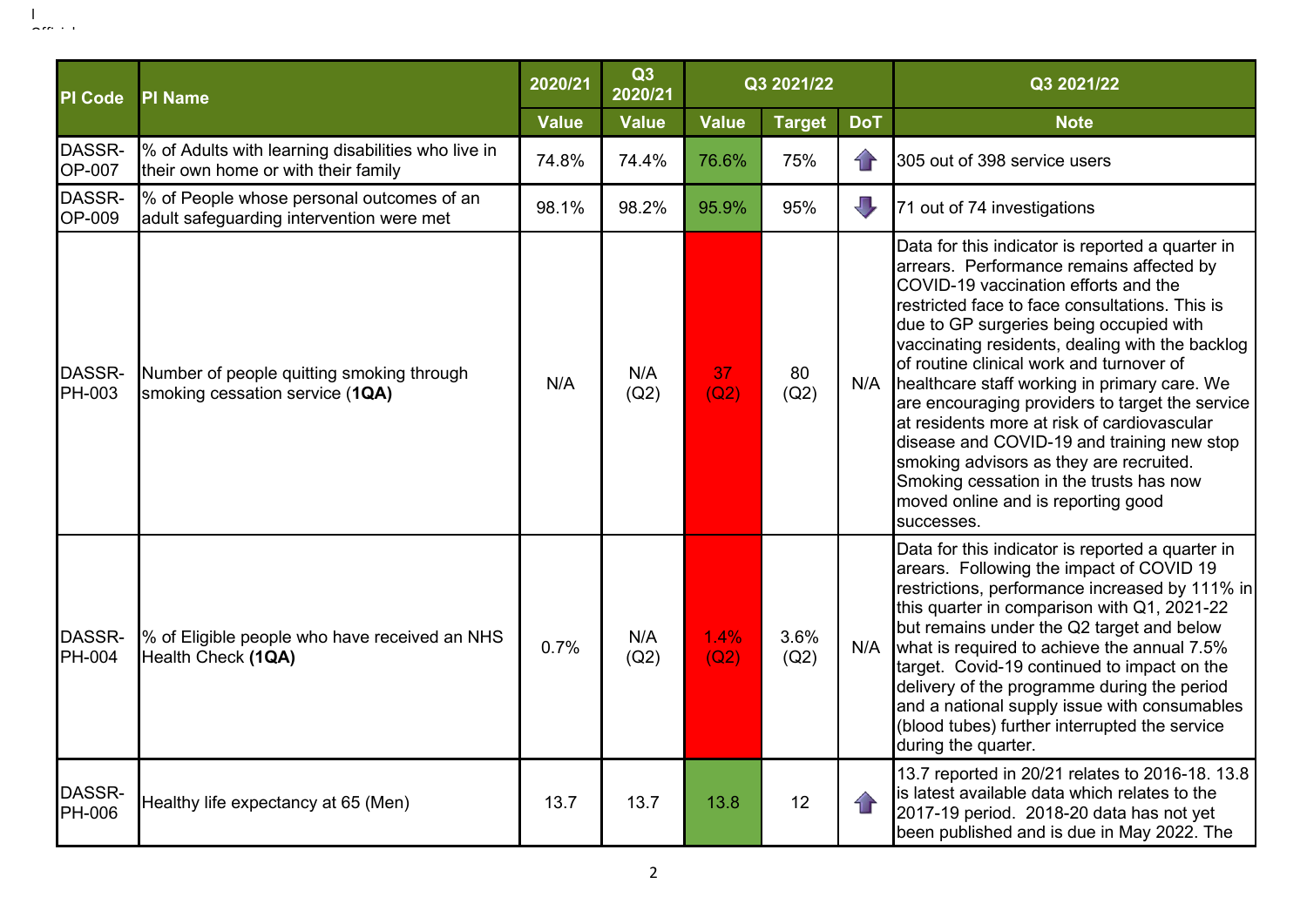| <b>PI</b> Code          | <b>PI Name</b>                                                       | 2020/21      | Q3<br>2020/21 |              | Q3 2021/22    |              | Q3 2021/22                                                                                                                                                                                                                                                                                                                                                                                                                                                                                                                                                                                                                                                                                                                                                                                                    |
|-------------------------|----------------------------------------------------------------------|--------------|---------------|--------------|---------------|--------------|---------------------------------------------------------------------------------------------------------------------------------------------------------------------------------------------------------------------------------------------------------------------------------------------------------------------------------------------------------------------------------------------------------------------------------------------------------------------------------------------------------------------------------------------------------------------------------------------------------------------------------------------------------------------------------------------------------------------------------------------------------------------------------------------------------------|
|                         |                                                                      | <b>Value</b> | <b>Value</b>  | <b>Value</b> | <b>Target</b> | <b>DoT</b>   | <b>Note</b>                                                                                                                                                                                                                                                                                                                                                                                                                                                                                                                                                                                                                                                                                                                                                                                                   |
|                         |                                                                      |              |               |              |               |              | Council has a range of programmes in place to<br>delay the onset of long-term illness including<br>the dementia prevention and care framework,<br>reducing physical inactivity, diabetes<br>prevention, flu vaccination and awareness<br>raising, winter wellness and COVID infection<br>prevention and control effort into Care Homes                                                                                                                                                                                                                                                                                                                                                                                                                                                                        |
| DASSR-<br><b>PH-007</b> | Healthy life expectancy at 65 (Women)                                | 13.2         | 13.2          | 11           | 12            | $\sqrt{ }$   | 13.2 reported in 20/21 relates to 2016-18. 11<br>year result reported in current quarter relates<br>to 2017-19 as 2018-20 data has not yet been<br>published - this is due in May 2022.<br>Although not significantly different to the<br>London or England averages, healthy life<br>expectancy for women at age 65 in Richmond<br>fluctuates and has fallen compared to the<br>previous period 2016-18.<br>This is the number of years lived in good<br>health. The Council has a range of<br>programmes in place to delay the onset of<br>long term illness include the dementia<br>prevention and care framework, reducing<br>physical inactivity, diabetes prevention, flu<br>vaccination and awareness raising, winter<br>wellness and COVID infection prevention and<br>control effort into Care Homes |
|                         | <b>Environment &amp; Community Services Directorate</b>              |              |               |              |               |              |                                                                                                                                                                                                                                                                                                                                                                                                                                                                                                                                                                                                                                                                                                                                                                                                               |
| <b>ECSR-</b>            | % of HMOs inspected within 20 working days of<br>ENS-005 application | 10%          | 0%            | 90%          | 80%           | $\mathbf{f}$ |                                                                                                                                                                                                                                                                                                                                                                                                                                                                                                                                                                                                                                                                                                                                                                                                               |
| ECSR-<br>ENS-006 out    | Number of formal hazard assessments carried                          | 10           | 3             | 59           | 60            | $\mathbf{r}$ |                                                                                                                                                                                                                                                                                                                                                                                                                                                                                                                                                                                                                                                                                                                                                                                                               |
| ECSR-<br><b>ENS-013</b> | Number of private sector dwellings improved                          | $\mathbf 0$  | 0             | 67           | 65            | 行            |                                                                                                                                                                                                                                                                                                                                                                                                                                                                                                                                                                                                                                                                                                                                                                                                               |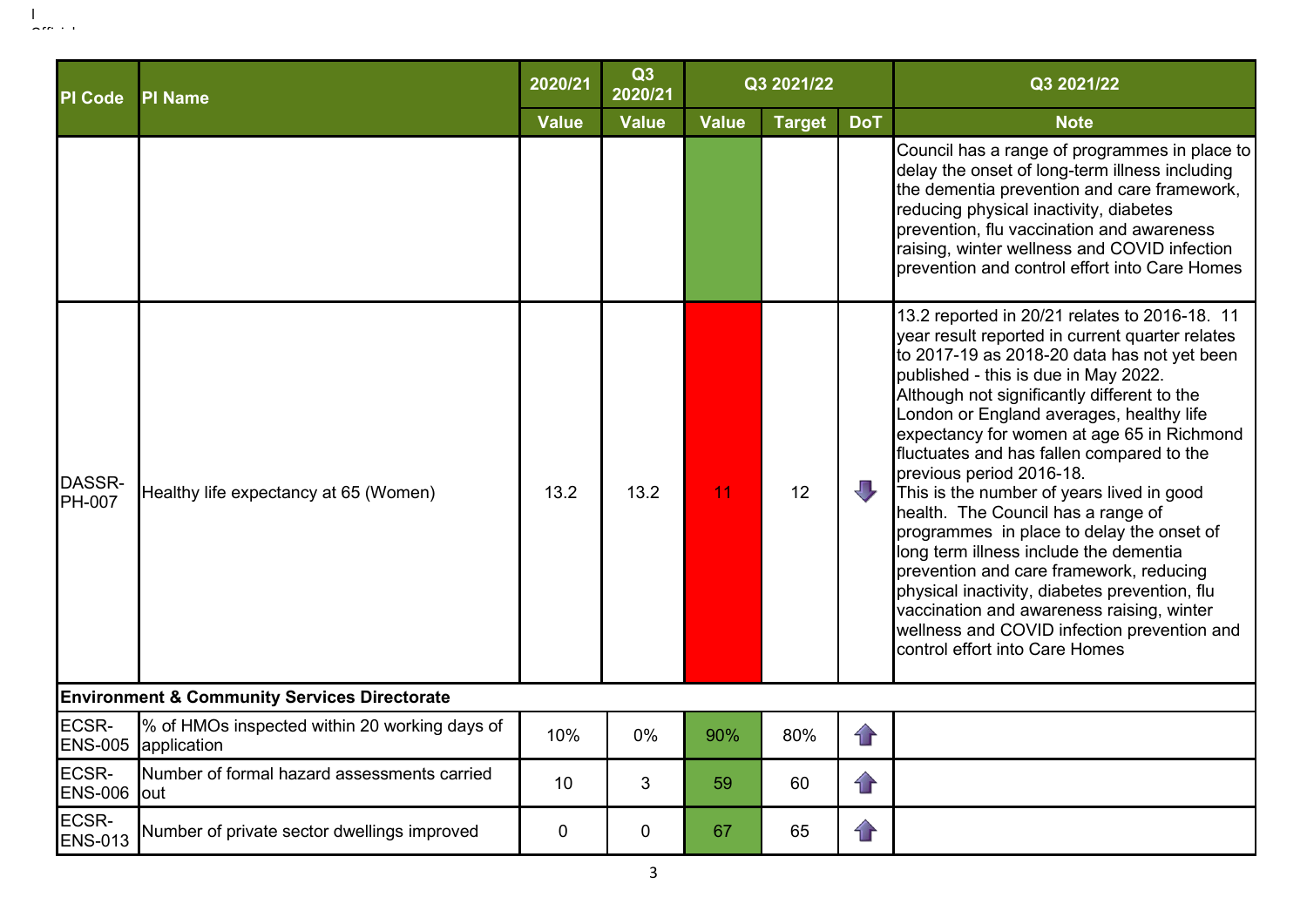| <b>PI Code</b>          | <b>PI Name</b>                                                                                         | 2020/21      | Q3<br>2020/21 |              | Q3 2021/22  |              | Q3 2021/22                                                                                                                                                                                                                                                                                                                                                                   |
|-------------------------|--------------------------------------------------------------------------------------------------------|--------------|---------------|--------------|-------------|--------------|------------------------------------------------------------------------------------------------------------------------------------------------------------------------------------------------------------------------------------------------------------------------------------------------------------------------------------------------------------------------------|
|                         |                                                                                                        | <b>Value</b> | <b>Value</b>  | <b>Value</b> | Target      | <b>DoT</b>   | <b>Note</b>                                                                                                                                                                                                                                                                                                                                                                  |
| ECSR-<br><b>ENS-014</b> | Number of private sector long term vacant<br>dwellings returned to occupation due to council<br>action | $\mathbf 0$  | 0             | 20           | 6           | $\mathbf{f}$ |                                                                                                                                                                                                                                                                                                                                                                              |
|                         | <b>Housing &amp; Regeneration Directorate</b>                                                          |              |               |              |             |              |                                                                                                                                                                                                                                                                                                                                                                              |
| HRR-HS-<br>001          | Number of family households with dependent<br>children in B&B accommodation for 6 weeks+<br>(Minimise) | 0            | $\mathbf{0}$  | $\mathbf 0$  | $\mathbf 0$ | Posts.       |                                                                                                                                                                                                                                                                                                                                                                              |
| 002                     | HRR-HS- Number of households living in Temporary<br><b>Accommodation (Minimise)</b>                    | 282          | 288           | 334          | 330         | J            |                                                                                                                                                                                                                                                                                                                                                                              |
| HRR-HS-<br>003          | Number of homeless cases prevented                                                                     | 86           | 79            | 69           | 59          | $\Box$       |                                                                                                                                                                                                                                                                                                                                                                              |
| 004                     | HRR-HS- Number of properties where major disability<br>adaptations have been completed                 | 97           | 39            | 68           | 83          | $\bigcap$    | In total 68 DFGs have been completed, and<br>there are a further 19 cases where payments<br>have been made and are expected to be<br>completed by the end of this financial year.<br>Due to staff shortages resulting from staff<br>contracting the coronavirus, the HIA have<br>experienced delays with starting work on site,<br>which may impact end of year performance. |

### **Education & Children's Services Cttee**

 $\sim$   $\sim$   $\sim$   $\sim$ l

|                                 | PI Code PI Name                                      | 2020/21      | Q3<br>2020/21 | Q3 2021/22   |               |            | Q3 2021/22  |
|---------------------------------|------------------------------------------------------|--------------|---------------|--------------|---------------|------------|-------------|
|                                 |                                                      | <b>Value</b> | <b>Value</b>  | <b>Value</b> | <b>Target</b> | <b>DoT</b> | <b>Note</b> |
| CEGR-<br>AFC-<br><b>CIN-001</b> | % of Assessments completed within 45 working<br>days | 95.4%        | 95.5%         | 92.6%        | 95%           | JI,        |             |
| CEGR-<br>AFC-<br><b>CIN-002</b> | % of Allocation decisions made within 24 hours       | 86.1%        | 87.8%         | 98.0%        | 100%          | $\bigcap$  |             |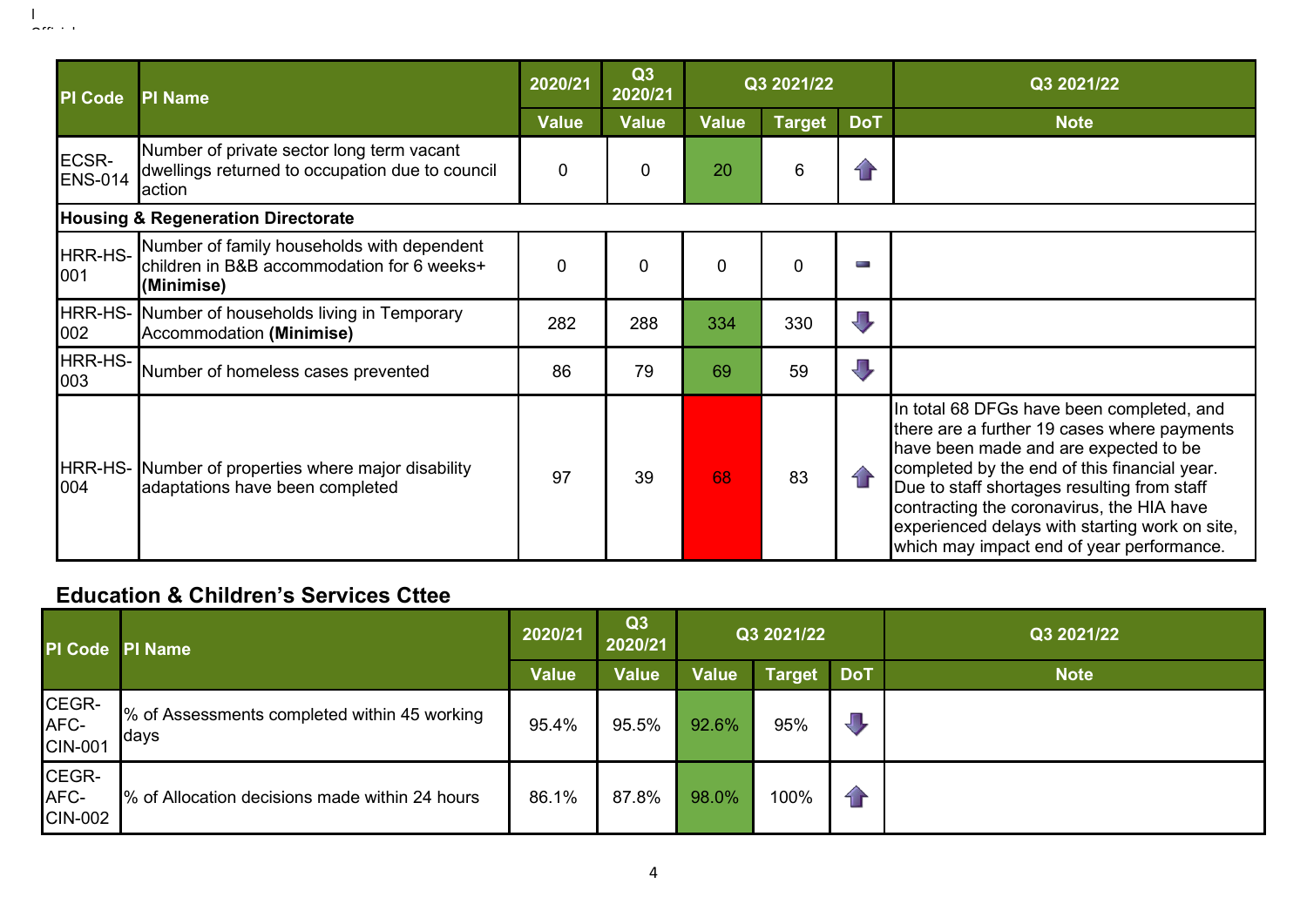| <b>PI Code</b>                  | <b>PI Name</b>                                                                                                              | 2020/21      | Q3<br>2020/21 |              | Q3 2021/22    |                         | Q3 2021/22                                                                                                                                                                                                                                                                                                                                                                                                                                         |
|---------------------------------|-----------------------------------------------------------------------------------------------------------------------------|--------------|---------------|--------------|---------------|-------------------------|----------------------------------------------------------------------------------------------------------------------------------------------------------------------------------------------------------------------------------------------------------------------------------------------------------------------------------------------------------------------------------------------------------------------------------------------------|
|                                 |                                                                                                                             | <b>Value</b> | <b>Value</b>  | <b>Value</b> | <b>Target</b> | <b>DoT</b>              | <b>Note</b>                                                                                                                                                                                                                                                                                                                                                                                                                                        |
| CEGR-<br>AFC-<br>CIN-003        | % of Initial Child Protection Conferences (ICPC)<br>held within 15 Working Days of S47 Enquiry                              | 98.0%        | 100%          | 88.9%        | 88%           | $\mathbf{J}$            |                                                                                                                                                                                                                                                                                                                                                                                                                                                    |
| CEGR-<br>AFC-<br><b>CIN-004</b> | % of Children subject to Child Protection Plan for<br>4 weeks or more, who have been visited within<br>last 20 working days | 95.2%        | 93.2%         | 96.7%        | 100%          | $\mathbf{r}$            |                                                                                                                                                                                                                                                                                                                                                                                                                                                    |
| CEGR-<br>AFC-<br><b>CIN-006</b> | % of Social work open cases with a supervision<br>discussion recorded within 8 weeks                                        | 73.4%        | 80.3%         | 81.8%        | 95%           | 1F                      | 730/893: A combination of staff sickness,<br>increasing COVID isolation and challenges in<br>recruiting permanent social workers has<br>contributed to performance challenges during the<br>quarter, although performance has improved<br>from Q2 moving to 82%, which is closer to the<br>minimum expected level of performance of 85%.                                                                                                           |
| CEGR-<br>AFC-CL-<br>001         | % of Care Leavers aged 19-21 years in<br>Employment, Education or Training                                                  | 66.0%        | 75.6%         | 53.7%        | 60%           | $\overline{\mathbb{U}}$ |                                                                                                                                                                                                                                                                                                                                                                                                                                                    |
| CEGR-<br>AFC-CL-<br>002         | % of Care Leavers aged 19-21 years in suitable<br>accommodation                                                             | 91.5%        | 94.9%         | 91.5%        | 90%           | $\overline{\mathbb{U}}$ |                                                                                                                                                                                                                                                                                                                                                                                                                                                    |
| CEGR-<br>AFC-CL-<br>003         | % of Eligible young people with an up to date<br>pathway plan (16-18 year olds)                                             | 100%         | 98.1%         | 97.1%        | 90%           | $\overline{\mathbb{U}}$ |                                                                                                                                                                                                                                                                                                                                                                                                                                                    |
| CEGR-<br>AFC-<br><b>CLA-003</b> | % of CLA visited within statutory timescale                                                                                 | 89.1%        | 88.1%         | 86.7%        | 100%          | $\sqrt{2}$              | 104/120: 3 of the 16 children whose visits were<br>not made in time have subsequently been seen<br>and their visits recorded. Reasons for the<br>delayed visits to remaining children include:-<br>children isolating due to covid, young people<br>missing from their placements and other young<br>people are choosing not to engage with services.<br>The delays have been further impacted by<br>worker sickness, staff vacancies and workload |

.<br>Jean-Joa l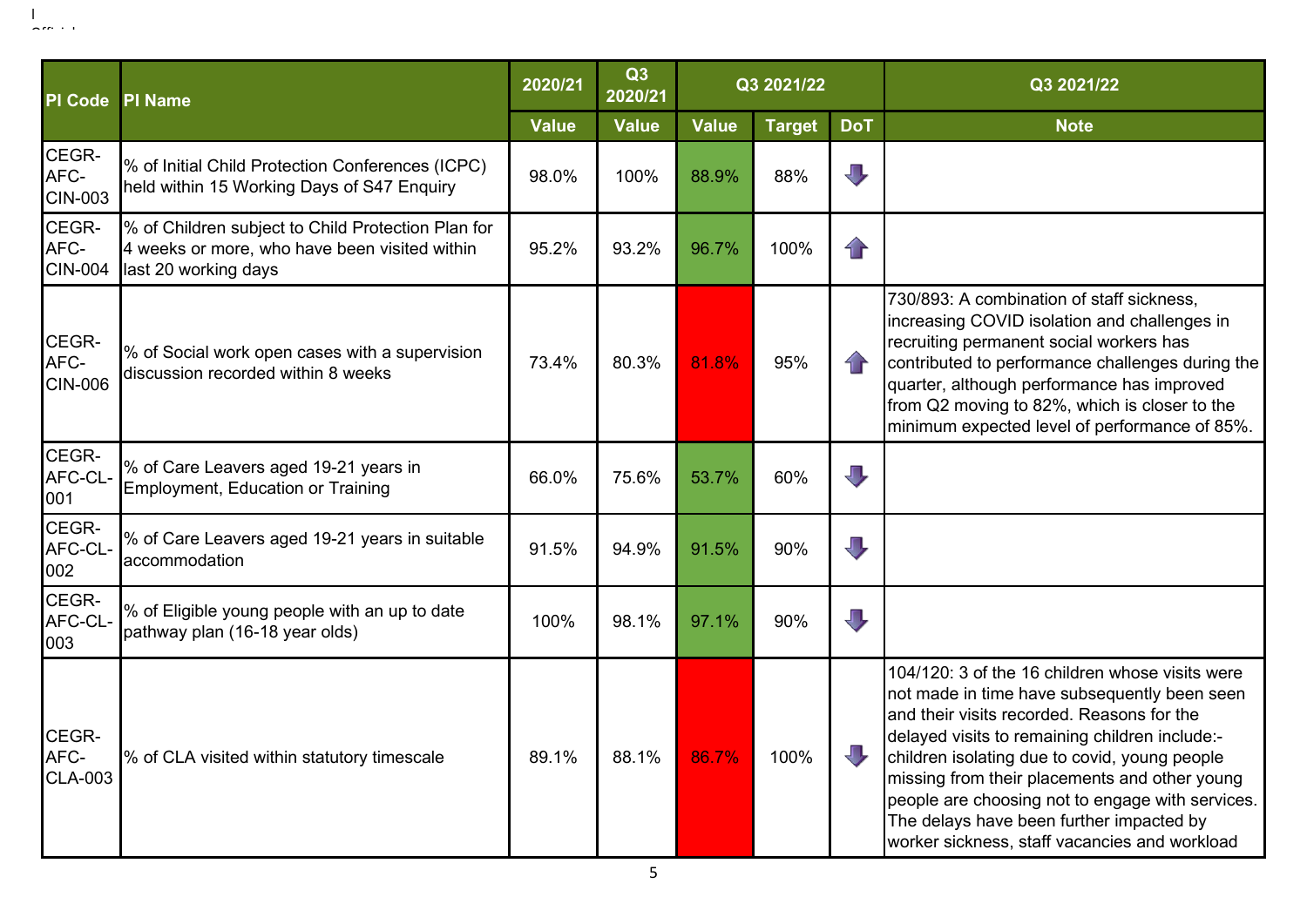| PI Code                         | <b>PI Name</b>                                                                                                                   | 2020/21      | Q3<br>2020/21 |                              | Q3 2021/22   |                         | Q3 2021/22                                             |
|---------------------------------|----------------------------------------------------------------------------------------------------------------------------------|--------------|---------------|------------------------------|--------------|-------------------------|--------------------------------------------------------|
|                                 |                                                                                                                                  | <b>Value</b> | <b>Value</b>  | <b>Value</b>                 | Target       | <b>DoT</b>              | <b>Note</b>                                            |
|                                 |                                                                                                                                  |              |               |                              |              |                         | pressures with the teams supporting these<br>children. |
| CEGR-<br>AFC-<br><b>CLA-004</b> | % of CLA placed 20+ miles from home (Minimise)                                                                                   | 23.1%        | 25.0%         | 24.0%                        | 20%          | $\mathbf{f}$            |                                                        |
| CEGR-<br>AFC-<br><b>CLA-005</b> | % of CLA with 3+ placements (within 12 months)<br>(Minimise)                                                                     | 9.0%         | 7.3%          | 5.8%                         | 10%          | $\mathbf{r}$            |                                                        |
| CEGR-<br>AFC-<br><b>CLA-007</b> | % of CLA placed with in-house foster carer                                                                                       | 67.95%       | 66.2%         | 57.6%                        | 50%          | $\overline{\mathbf{u}}$ |                                                        |
| CEGR-<br>AFC-<br><b>CLA-009</b> | Average number of days between entering care<br>and moving in with adoptive family (Minimise)                                    | 365          | 400           | Data not<br>yet<br>available | 426          | <b>TBC</b>              | Official updated result awaited.                       |
| CEGR-<br>AFC-<br><b>CLA-010</b> | % of CLA at 31 March who have been CLA 12+<br>months with a final warning/reprimand or<br>conviction during the year. (Minimise) | 3.2%         | $0\%$         | 3.1%                         | 5%           | $\overline{\mathbf{U}}$ |                                                        |
| CEGR-<br>AFC-<br><b>CLA-011</b> | % of Children Looked After (CLA) who have gone<br>missing that are offered a return home interview<br>(RHI) within 72hrs         | 89.1%        | 96.4%         | 91.7%                        | 100%         | $\mathbf{J}$            |                                                        |
| CEGR-<br>AFC-<br><b>CLA-002</b> | % of CLA missing from care receiving a return<br>home interview (RHI)                                                            | 52.8%        | 56.1%         | 53.3%                        | 50%          | $\overline{\mathbb{U}}$ |                                                        |
| CEGR-<br>008                    | AFC-EA-  % of 16-17 year olds in apprenticeships                                                                                 | 1.01%        | 0.97%         | 1.18%                        | Data<br>only | $\curvearrowleft$       |                                                        |
| CEGR-<br>AFC-EA-<br>011         | % of Young people leaving emotional health<br>service as a planned exit                                                          | 73.9%        | 73.6%         | 74.5%                        | 65%          | $\mathbf{f}$            |                                                        |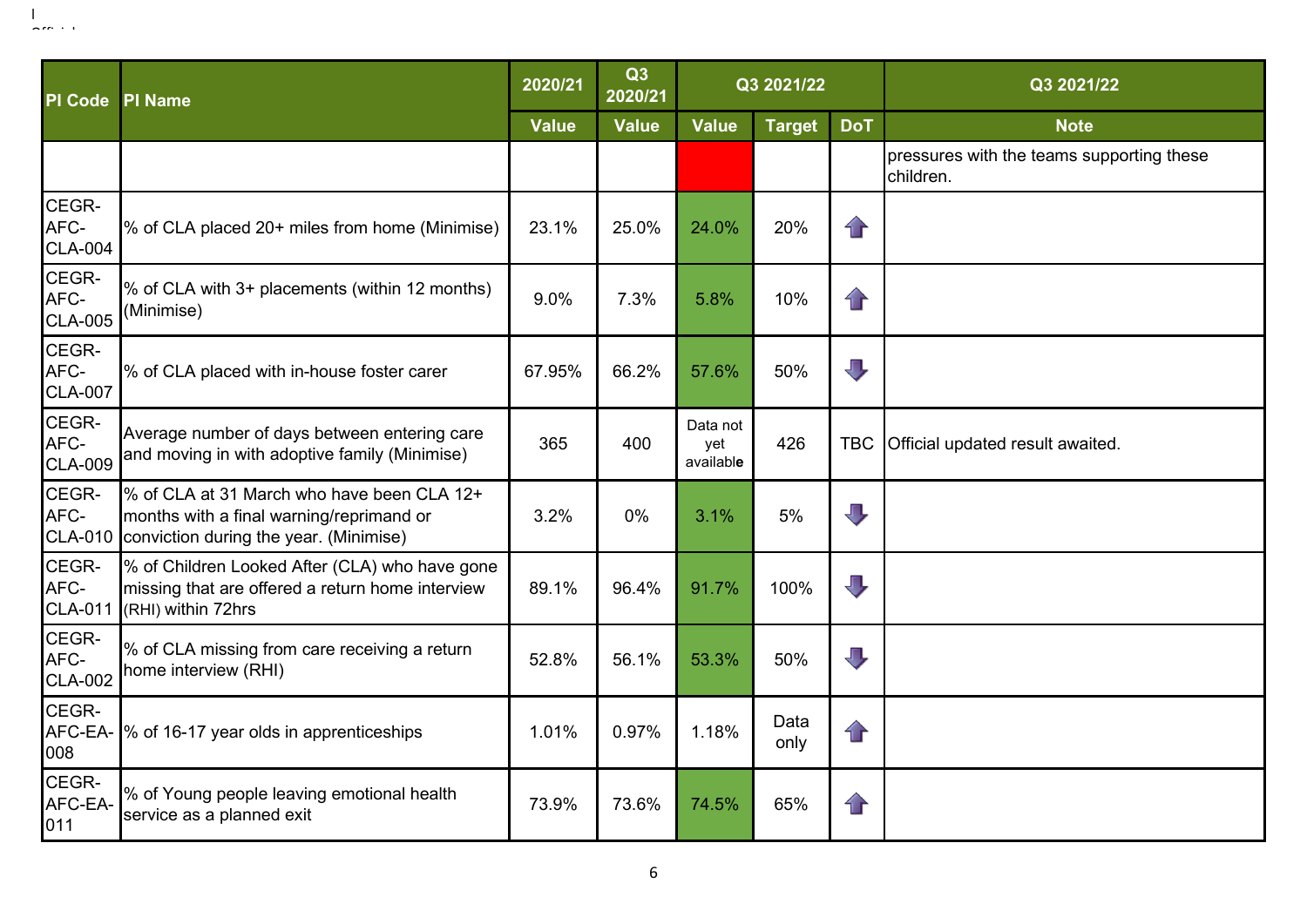| <b>PI Code</b>                  | <b>PI Name</b>                                                                                                                                                       | 2020/21      | Q3<br>2020/21 |              | Q3 2021/22    |            | Q3 2021/22                                                                                                                                                                                                                                                                                                                                                                                                                                                                                                                                                                                                                                                                                                                                                                                                                                                                                                                                                                                                |
|---------------------------------|----------------------------------------------------------------------------------------------------------------------------------------------------------------------|--------------|---------------|--------------|---------------|------------|-----------------------------------------------------------------------------------------------------------------------------------------------------------------------------------------------------------------------------------------------------------------------------------------------------------------------------------------------------------------------------------------------------------------------------------------------------------------------------------------------------------------------------------------------------------------------------------------------------------------------------------------------------------------------------------------------------------------------------------------------------------------------------------------------------------------------------------------------------------------------------------------------------------------------------------------------------------------------------------------------------------|
|                                 |                                                                                                                                                                      | <b>Value</b> | <b>Value</b>  | <b>Value</b> | <b>Target</b> | <b>DoT</b> | <b>Note</b>                                                                                                                                                                                                                                                                                                                                                                                                                                                                                                                                                                                                                                                                                                                                                                                                                                                                                                                                                                                               |
| CEGR-<br>AFC-EA-<br>012         | % of 16-17 year olds who are confirmed as not in<br>Education, Employment, or training status<br>(including those whose status is not currently<br>known) (Minimise) | 2.95%        | N/A           | 3.87%        | 3.5%          | N/A        | Data as at November 21. NEET data is<br>submitted to the DfE and published figure is a 3<br>month average submitted in January therefore<br>quarterly reporting is for information only.                                                                                                                                                                                                                                                                                                                                                                                                                                                                                                                                                                                                                                                                                                                                                                                                                  |
| CEGR-<br>AFC-EA-<br>016         | % of Young people who were reported missing<br>from home who are offered a return home<br>interview (RHI) within 72 hrs                                              | 88.0%        | 86.1%         | 86.8%        | 100%          | $\bigcap$  |                                                                                                                                                                                                                                                                                                                                                                                                                                                                                                                                                                                                                                                                                                                                                                                                                                                                                                                                                                                                           |
| CEGR-<br>AFC-<br><b>SEN-001</b> | Number of ECHPs (No Polarity)                                                                                                                                        | 1,549        | 1,521         | 1,649        | Data<br>only  | N/A        |                                                                                                                                                                                                                                                                                                                                                                                                                                                                                                                                                                                                                                                                                                                                                                                                                                                                                                                                                                                                           |
| CEGR-<br>AFC-<br><b>SEN-002</b> | % of Education, Health and Care Plans (EHCPs)<br>completed within statutory timescale of 20 weeks                                                                    | 83.3%        | 81.6%         | 53.7%        | 80%           | 几          | 36/67 EHCP assessments were completed within<br>the statutory timescale of 20 weeks. One late<br>exception was applied.<br>Staffing: recruitment is ongoing; a Team<br>Manager and Senior EHC Coordinator posts<br>started in post w/b 3 January 2022.<br>Work through the newly appointed SEND Parent<br>Engagement Officers, and work with and through<br>the Parent Carer Forums and through the SEND<br>Information, Advice and Support Service is<br>anticipated to improve parental interaction in the<br>future.<br>Other factors impacting on performance include:<br>- Increase in Staff sickness levels due principally<br>to Covid-19 illness.<br>- Health advice for Education, Health & Care<br>Needs Assessments continues to be routinely<br>delayed. This issue has been raised with those<br>agencies and work is ongoing to understand<br>the causes of delays, and to improve<br>timeliness.<br>Competing Priorities: while requests for<br>Education, Health & Care Needs Assessments |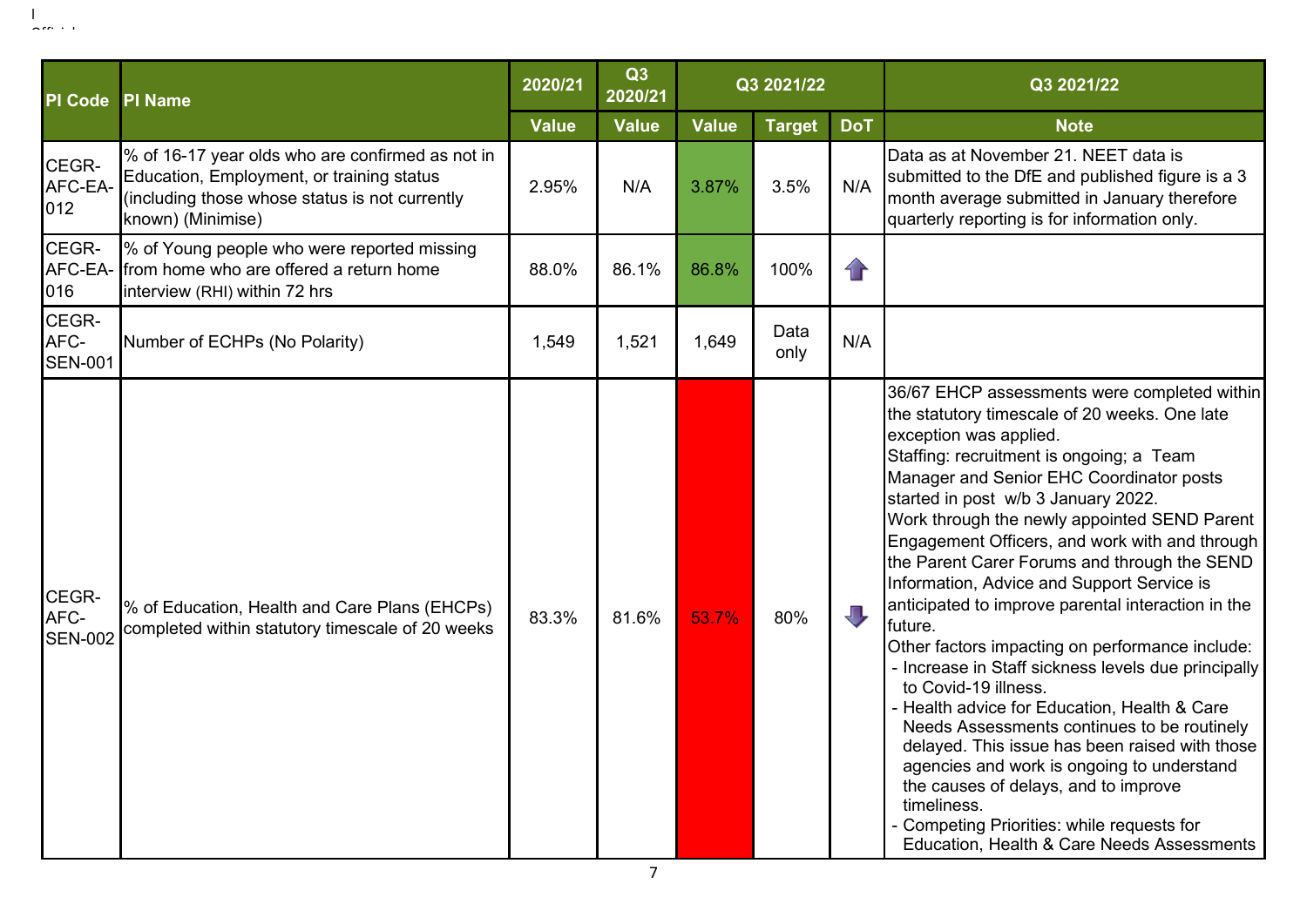| <b>PI Code</b>                     | <b>PI Name</b>                                                                              | 2020/21      | Q3<br>2020/21 |              | Q3 2021/22    |              | Q3 2021/22                                                                                                                                                                                                                                                                                                                                                                                                                                                                                                                                                                                                                                                                                                                                                                                                                                                                                                         |
|------------------------------------|---------------------------------------------------------------------------------------------|--------------|---------------|--------------|---------------|--------------|--------------------------------------------------------------------------------------------------------------------------------------------------------------------------------------------------------------------------------------------------------------------------------------------------------------------------------------------------------------------------------------------------------------------------------------------------------------------------------------------------------------------------------------------------------------------------------------------------------------------------------------------------------------------------------------------------------------------------------------------------------------------------------------------------------------------------------------------------------------------------------------------------------------------|
|                                    |                                                                                             | <b>Value</b> | <b>Value</b>  | <b>Value</b> | <b>Target</b> | <b>DoT</b>   | <b>Note</b>                                                                                                                                                                                                                                                                                                                                                                                                                                                                                                                                                                                                                                                                                                                                                                                                                                                                                                        |
|                                    |                                                                                             |              |               |              |               |              | have slightly reduced during Q3, significant<br>EHC Coordinator capacity has been focused<br>on managing phase transfer (the movement of<br>children with EHCPs from primary to<br>secondary school). The carefully planned<br>activity, which must be delivered within a<br>statutory, national deadline, has been impacted<br>by significantly more parents requesting a<br>special school place (this increase is<br>happening nationally). The lack of special<br>school placements creates challenges in<br>finalising a plan in a timely way with a named<br>school. This has knock-on impact on the SEND<br>Service's ability to deliver this work within the<br>planned window, requiring it to be prioritised<br>later in Q3 than anticipated. Consequently,<br>some completions of Education, Health & Care<br>Needs Assessments and issuance of<br>Education, Health & Care Plans have been<br>delayed. |
| CEGR-<br>AFC-<br><b>SEN-003</b>    | % of Children and young people with EHCPs who<br>are educated within the borough            | 66.6%        | 66.4%         | 66.9%        | 65%           | $\mathbf{f}$ |                                                                                                                                                                                                                                                                                                                                                                                                                                                                                                                                                                                                                                                                                                                                                                                                                                                                                                                    |
| CEGR-<br>AFC-<br>SEN-004 Polarity) | % of Requests where an Education, Health, &<br>Care (EHC) needs assessment was declined (No | 38.9%        | 11.1%         | 14.3%        | Data<br>Only  | Data<br>Only |                                                                                                                                                                                                                                                                                                                                                                                                                                                                                                                                                                                                                                                                                                                                                                                                                                                                                                                    |
| CEGR-<br>AFC-<br><b>SEN-005</b>    | % of Needs assessments where it was decided to<br><b>Issue an EHCP (No Polarity)</b>        | 74.6%        | 84.4%         | 94.1%        | Data<br>only  | Data<br>only |                                                                                                                                                                                                                                                                                                                                                                                                                                                                                                                                                                                                                                                                                                                                                                                                                                                                                                                    |
| CEGR-<br>AFC-<br><b>SEN-006</b>    | % of New EHCPs assessed to be good or better                                                | 82%          | 25%           | 50%          | 60%           | $\bigcap$    | A strengthened and more challenging multi-<br>agency quality assurance framework was<br>implemented in 2021/22. Since implementing the<br>new framework, there has been steady                                                                                                                                                                                                                                                                                                                                                                                                                                                                                                                                                                                                                                                                                                                                     |

of<br>I leaven i le l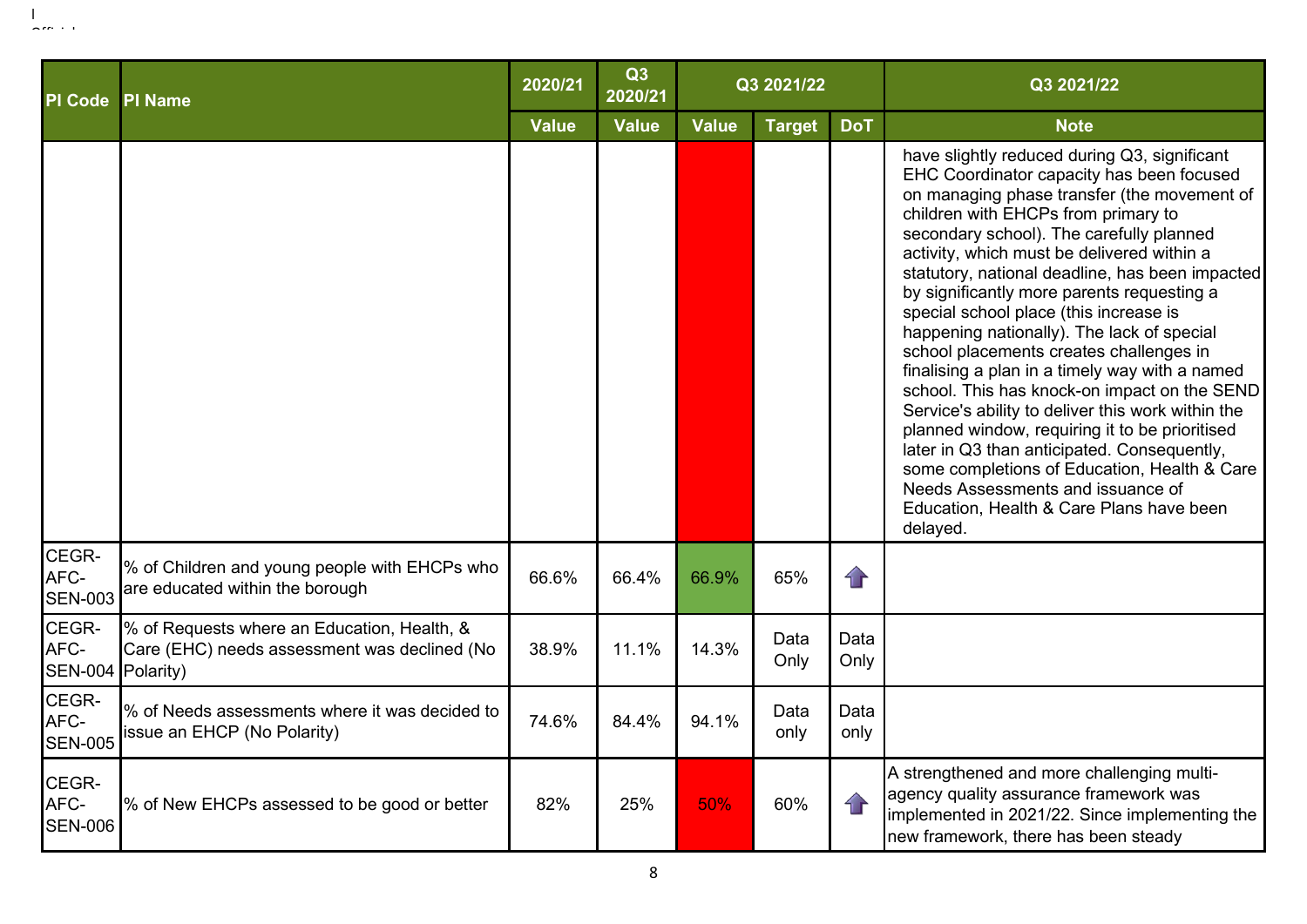| <b>PI</b> Code                  | <b>PI Name</b>                                                                                                                | 2020/21           | Q3<br>2020/21     |              | Q3 2021/22    |              | Q3 2021/22                                                                                                                                                                                                                                                                                                |
|---------------------------------|-------------------------------------------------------------------------------------------------------------------------------|-------------------|-------------------|--------------|---------------|--------------|-----------------------------------------------------------------------------------------------------------------------------------------------------------------------------------------------------------------------------------------------------------------------------------------------------------|
|                                 |                                                                                                                               | <b>Value</b>      | <b>Value</b>      | <b>Value</b> | <b>Target</b> | <b>DoT</b>   | <b>Note</b>                                                                                                                                                                                                                                                                                               |
|                                 |                                                                                                                               |                   |                   |              |               |              | improvement in the quality of EHCPs. The<br>following are some of the factors that are<br>contributing to this improvement: clarity on the<br>potential impact of the EHCP on the child;<br>increased specification and quantification of<br>recommended provision; and evidence of holistic<br>outcomes. |
| CEGR-<br>AFC-<br><b>SEN-007</b> | % of Amended EHCPs judged to be good or better                                                                                | 82.0%             | 87.7%             | 96.9%        | Data<br>only  | $\mathbf{f}$ |                                                                                                                                                                                                                                                                                                           |
| CEGR-<br>AFC-<br><b>SEN-008</b> | % of Parents and carers who are satisfied with<br>their involvement in agreeing their child's EHCP<br>and with the end result | 80.8%             | 78.6%             | 75.0%        | Data<br>only  | $\Box$       |                                                                                                                                                                                                                                                                                                           |
| CEGR-<br>AFC-<br><b>SEN-009</b> | % of Annual reviews of EHCPs held within the<br>statutory timescale (12 months)                                               | N/A<br><b>NEW</b> | N/A<br><b>NEW</b> | 46.1%        | Data<br>only  | N/A          |                                                                                                                                                                                                                                                                                                           |
| CEGR-<br>AFC-<br><b>SEN-010</b> | % of Annual review decisions made within 4<br>weeks                                                                           | 49.4%             | 57.5%             | 41.5%        | Data<br>only  | $\Box$       |                                                                                                                                                                                                                                                                                                           |
| CEGR-<br>AFC-<br><b>SEN-011</b> | % of Drafted amended EHCPs issued within 8<br>weeks of the annual review decision                                             | 39.0%             | 31.7%             | 37.3%        | Data<br>only  | $\mathbf{r}$ |                                                                                                                                                                                                                                                                                                           |
| CEGR-<br>AFC-<br><b>SEN-012</b> | % of Final amended EHCPs issued within 8 weeks<br>of the draft amended EHCP                                                   | 28.1%             | 31.7%             | 72.4%        | Data<br>only  | $\bigcap$    |                                                                                                                                                                                                                                                                                                           |
| CEGR-<br>AFC-                   | % of Parents and carers who are satisfied with<br>their engagement in the annual review of their<br>SEN-013 child's EHCP      | 100%              | 33.3%             | 100%         | Data<br>only  | $\mathbf{r}$ |                                                                                                                                                                                                                                                                                                           |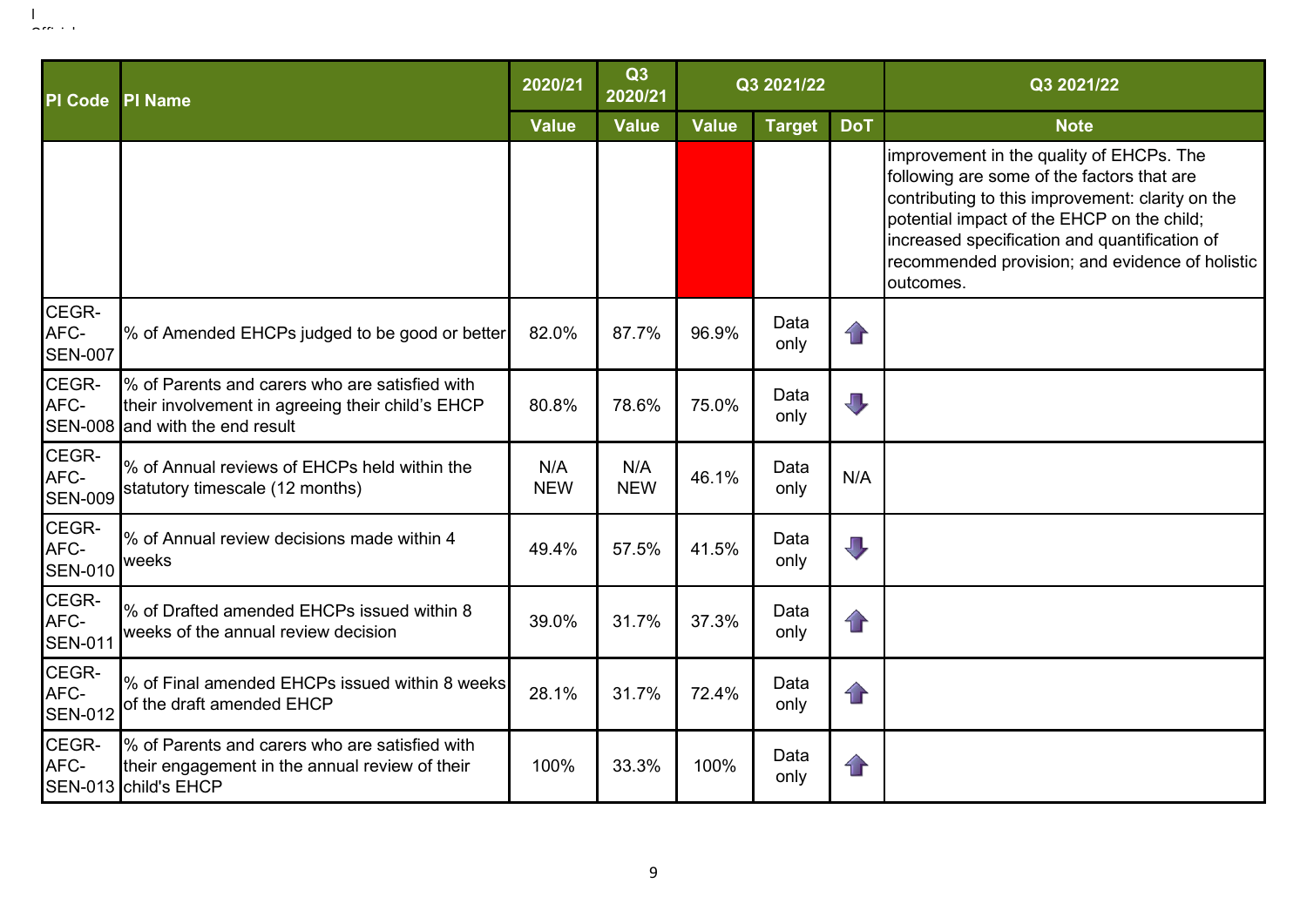| <b>PI Code</b>                  | <b>PI Name</b>                                                                                                                                        | 2020/21                      | Q3<br>2020/21                |              | Q3 2021/22    |              | Q3 2021/22                                                                                                                                                                                                                                                                                                                                                                                                                                                                                                                                                                                                                                                                                                                                                                                                                                                                                              |
|---------------------------------|-------------------------------------------------------------------------------------------------------------------------------------------------------|------------------------------|------------------------------|--------------|---------------|--------------|---------------------------------------------------------------------------------------------------------------------------------------------------------------------------------------------------------------------------------------------------------------------------------------------------------------------------------------------------------------------------------------------------------------------------------------------------------------------------------------------------------------------------------------------------------------------------------------------------------------------------------------------------------------------------------------------------------------------------------------------------------------------------------------------------------------------------------------------------------------------------------------------------------|
|                                 |                                                                                                                                                       | <b>Value</b>                 | <b>Value</b>                 | <b>Value</b> | <b>Target</b> | <b>DoT</b>   | <b>Note</b>                                                                                                                                                                                                                                                                                                                                                                                                                                                                                                                                                                                                                                                                                                                                                                                                                                                                                             |
| CEGR-<br>AFC-<br>SEN-014 EHCP   | % of Children and Young people who are satisfied<br>with their engagement in the annual review of their                                               | 80.7%                        | 77.8%                        | 71.4%        | Data<br>only  | JĻ           | The satisfaction measures are from a small<br>cohort so subject to greater skew.                                                                                                                                                                                                                                                                                                                                                                                                                                                                                                                                                                                                                                                                                                                                                                                                                        |
| CEGR-<br>AFC-<br><b>SEN-015</b> | % of Next Steps interviews delivered to SEND<br>learners by the end of Year 11                                                                        | N/A<br>Revised<br><b>KPI</b> | N/A<br>Revised<br><b>KPI</b> | 45.9%        | Data<br>only  | N/A          |                                                                                                                                                                                                                                                                                                                                                                                                                                                                                                                                                                                                                                                                                                                                                                                                                                                                                                         |
| CEGR-AFC-<br><b>SEN-016</b>     | % of Parental appeals to the SEND Tribunal that<br>are agreed in favour of the local authority                                                        | 20%                          | 0%                           | 0%           | Data<br>only  | <b>STATE</b> |                                                                                                                                                                                                                                                                                                                                                                                                                                                                                                                                                                                                                                                                                                                                                                                                                                                                                                         |
| CEGR-<br>AFC-SF-<br>002         | % of Under 5's in reach area (each locality<br>named) registered with their children centre                                                           | 47.8%                        | 50.4%                        | 43.9%        | 67%           | JП,          | Note minimum level expected (redline threshold)<br>is 40% due to Covid:<br>5,441 children registered from a target of 12,401.<br>The decrease in registrations over the last 18<br>months is a reflection of the effect of the COVID-<br>19 pandemic. Children's Centre premises were<br>closed for a considerable amount of time, and<br>when they re-opened it was with limited capacity.<br>Although provision was placed online (Facebook)<br>as much as possible, users did not need to be<br>registered in order to access this. The<br>registration process was moved online, and while<br>this has generated some registrations, it is very<br>low compared to the numbers gained when<br>families attend the centres in person. Centres<br>have recently been able to extend their in person<br>provision, and the number of registrations has<br>shown a slight increase over the last month. |
| CEGR-<br>AFC-SF-<br>003         | % of Families identified within the Strengthening<br>Families initiative who are deemed to be 'turned<br>around' at time payment claims are submitted | 100%                         | 53.7%                        | 73.3%        | 60%           | 1 F          |                                                                                                                                                                                                                                                                                                                                                                                                                                                                                                                                                                                                                                                                                                                                                                                                                                                                                                         |

.<br>Geboortes l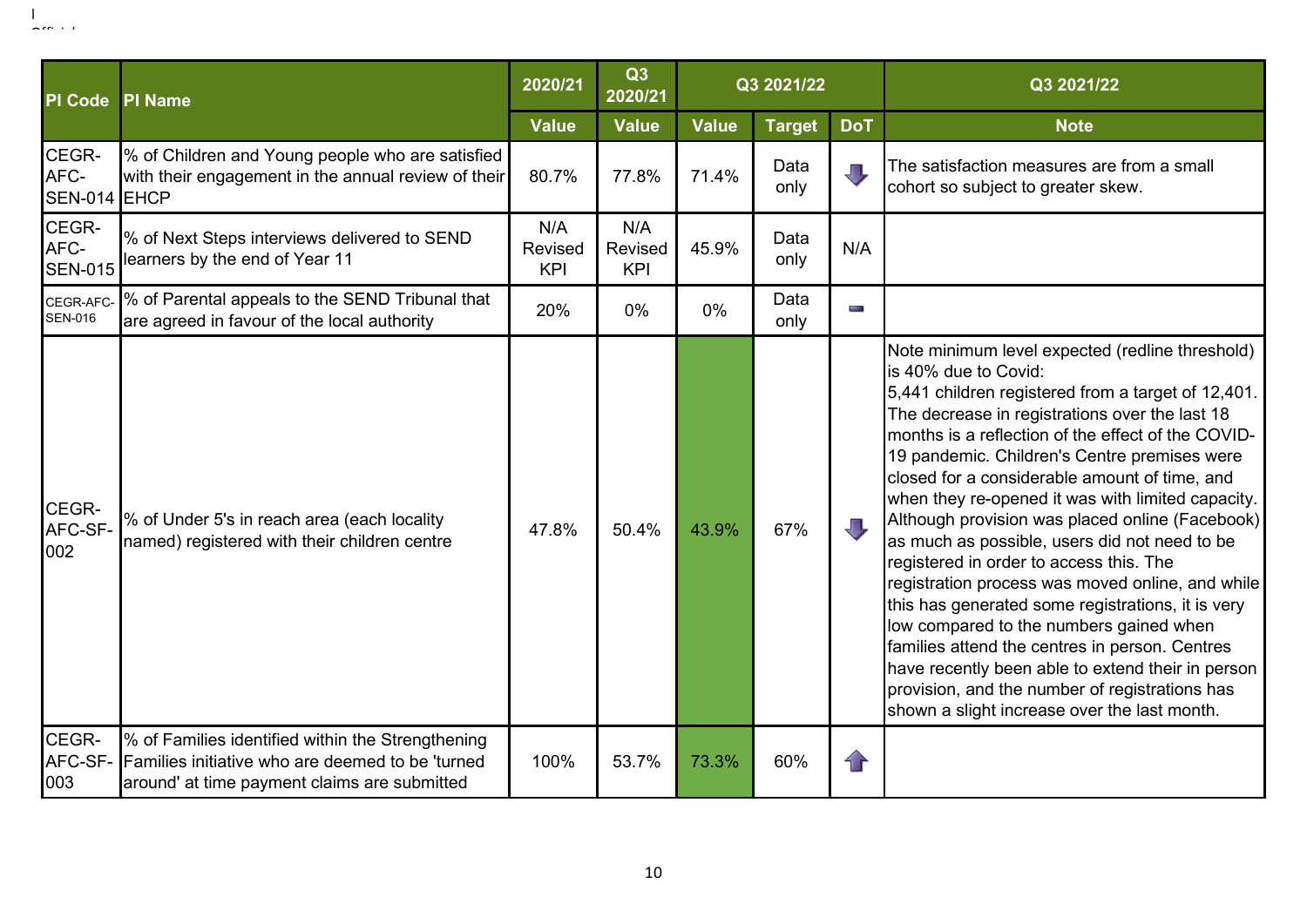# **Environment, Sustainability, Culture and Sports Services Cttee**

.<br>Geboortes l

| <b>PI Code</b>                 | <b>PI Name</b>                                                           | 2020/21      | Q3<br>2020/21       |                              | Q3 2021/22    |              | Q3 2021/22                                                                                                                                                                                                                                                                                                                                                                                                                                                                                                                                                                                                                        |  |  |  |
|--------------------------------|--------------------------------------------------------------------------|--------------|---------------------|------------------------------|---------------|--------------|-----------------------------------------------------------------------------------------------------------------------------------------------------------------------------------------------------------------------------------------------------------------------------------------------------------------------------------------------------------------------------------------------------------------------------------------------------------------------------------------------------------------------------------------------------------------------------------------------------------------------------------|--|--|--|
|                                |                                                                          | <b>Value</b> | <b>Value</b>        | <b>Value</b>                 | <b>Target</b> | <b>DoT</b>   | <b>Note</b>                                                                                                                                                                                                                                                                                                                                                                                                                                                                                                                                                                                                                       |  |  |  |
| <b>Chief Executive's Group</b> |                                                                          |              |                     |                              |               |              |                                                                                                                                                                                                                                                                                                                                                                                                                                                                                                                                                                                                                                   |  |  |  |
| CEGR-<br><b>PPA-001</b>        | Tonnes of C02 emissions (Scope 1 and Scope 2)<br>(Minimise)              |              | $6,025.55$ 6,025.55 | See<br><b>RCES</b><br>report | 4,593.0       |              | See RCES report elsewhere on this agenda.                                                                                                                                                                                                                                                                                                                                                                                                                                                                                                                                                                                         |  |  |  |
|                                | <b>Environment &amp; Community Services Directorate</b>                  |              |                     |                              |               |              |                                                                                                                                                                                                                                                                                                                                                                                                                                                                                                                                                                                                                                   |  |  |  |
| ECSR-<br>CLLS-<br>001          | Physical visits to library sites rate (per 1,000<br>population)          | 296          | 185                 | 1,228                        | 565           | $\mathbf{r}$ |                                                                                                                                                                                                                                                                                                                                                                                                                                                                                                                                                                                                                                   |  |  |  |
| ECSR-<br>CLLS-<br>003          | % of All library reservation requests supplied<br>within 7 calendar days | 88%          | 83%                 | 83%                          | 75%           | e.           |                                                                                                                                                                                                                                                                                                                                                                                                                                                                                                                                                                                                                                   |  |  |  |
| ECSR-<br>CLLS-<br>004          | Electronic / virtual visits to libraries (rate per<br>1,000 population)  | 1,830        | 1,301               | 1,657                        | 1,415         | $\bigcap$    |                                                                                                                                                                                                                                                                                                                                                                                                                                                                                                                                                                                                                                   |  |  |  |
| ECSR-<br>CLLS-<br>005          | Number of new eLibrary members                                           | 5,551        | 4,286               | 1,759                        | 2,250         | $\Box$       | The rate of new eLibrary members has continued<br>to slow due to the increase in physical visits but<br>also because one of our popular resources<br>Pressreader unexpectedly no longer allows us to<br>collect these figures showing new users signing<br>up to the service.<br>New members through Pressreader typically<br>averaged to average 450 new members per<br>quarter when we could access these figures. This<br>would have been expected to slow but would still<br>be providing a significant number to our overall<br>indicator. We would expect the return for Q3 to be<br>close to double as currently reported. |  |  |  |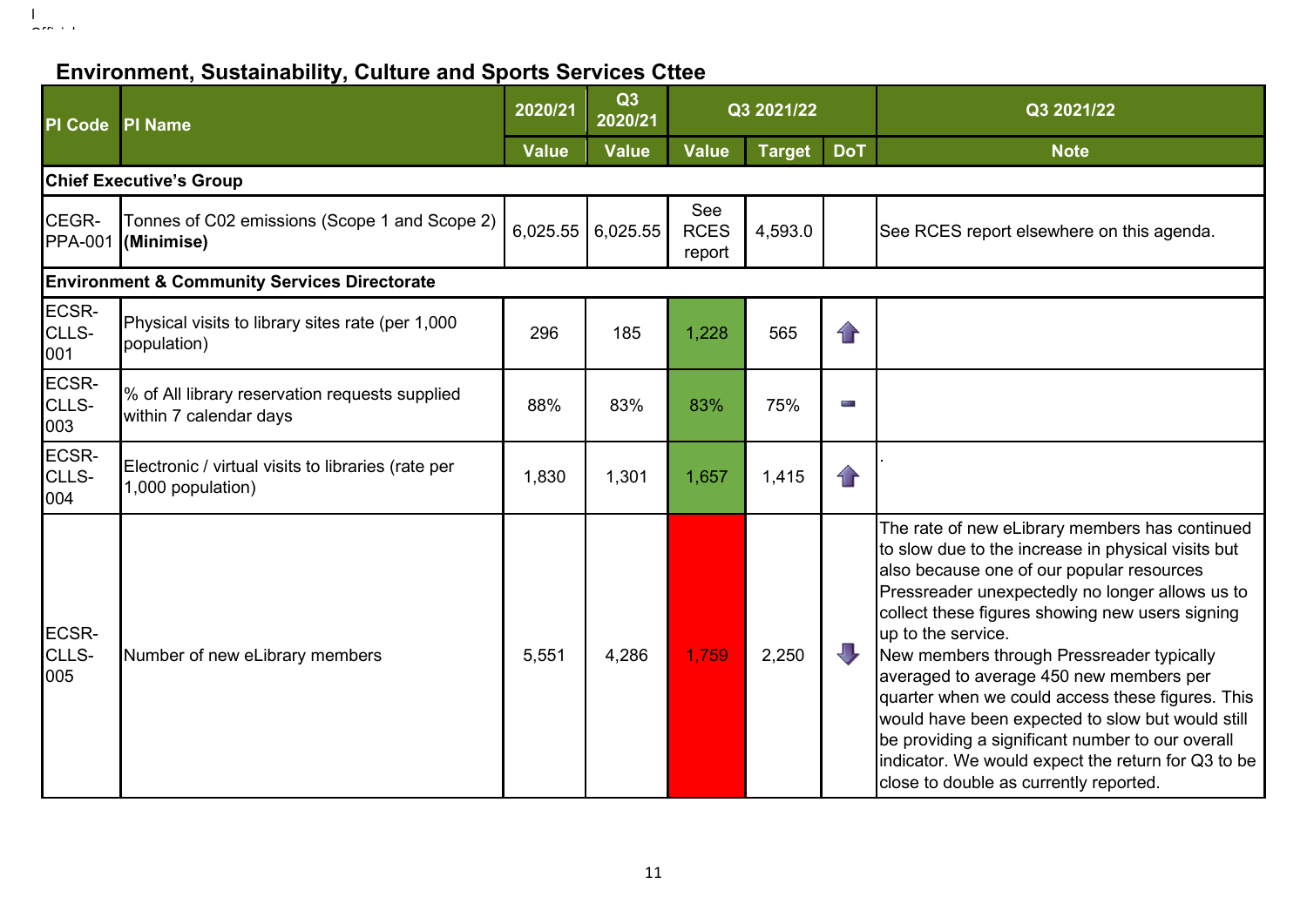| <b>PI Code</b>                 | <b>PI Name</b>                                                                                                      | 2020/21           | Q3<br>2020/21 |               | Q3 2021/22    |            | Q3 2021/22                                                                                                                                                                                                                                                                                                                                                                                                                                                          |
|--------------------------------|---------------------------------------------------------------------------------------------------------------------|-------------------|---------------|---------------|---------------|------------|---------------------------------------------------------------------------------------------------------------------------------------------------------------------------------------------------------------------------------------------------------------------------------------------------------------------------------------------------------------------------------------------------------------------------------------------------------------------|
|                                |                                                                                                                     | <b>Value</b>      | <b>Value</b>  | <b>Value</b>  | <b>Target</b> | <b>DoT</b> | <b>Note</b>                                                                                                                                                                                                                                                                                                                                                                                                                                                         |
| ECSR-<br>CLLS-<br>008          | Number of library issues (hard copy) (per 1,000<br>population)                                                      | N/A<br><b>New</b> | N/A New       | 3,501         | 1,215         | N/A        |                                                                                                                                                                                                                                                                                                                                                                                                                                                                     |
| <b>ECSR-</b><br>CLLS-<br>009   | Number of electronic library issues (per 1,000<br>population)                                                       | N/A<br><b>New</b> | N/A New       | 814           | 318           | N/A        |                                                                                                                                                                                                                                                                                                                                                                                                                                                                     |
| ECSR-<br>CLLS-<br>011          | Total Social Media reach (incl Facebook reach,<br>Twitter impressions, Blog views and more) per<br>1,000 population | N/A<br><b>New</b> | N/A New       | 3,477         | 4,758         | N/A        | Social media engagement still depressed by the<br>reduction in the events and activities programmes.<br>There was a sizable increase in November during<br>the Literature Festival but Omicron has led to<br>cancellation and postponement of library events.<br>In Q2 it was reported that Instagram figures were<br>not able to be incorporated due to changes in<br>Instagram reporting. This has now been resolved<br>and this has helped boost the Q3 picture. |
| ECSR-<br><b>CPL-008</b>        | Total number of participants in Arts Programmes                                                                     | 8,966             | 7,720         | 10,246        | 8,291         | $\bigcap$  |                                                                                                                                                                                                                                                                                                                                                                                                                                                                     |
| <b>ECSR-</b><br><b>CPL-009</b> | Number of visitors to Orleans House Gallery                                                                         | 9,123             | 9,123         | 16,948        | 21,875        | $\bigcap$  | Onsite visiting has continued to be disrupted with<br>Covid hesitancy as well as recent Omicron<br>developments. As restrictions are relaxed and<br>confidence recovers for visitors it is expected that<br>performance will improve. In the meantime, we<br>are continuing to develop the outdoor events and<br>promoting the gallery as a safe space.                                                                                                             |
| ECSR-<br>CWR-<br>001           | % of Household waste sent for reuse, recycling,<br>and composting (cumulative) (1QA)                                | 40.4%             | 40.1%<br>(Q2) | 40.7%<br>(Q2) | 45.5%<br>(Q2) | $\bigcap$  | The result represents a small but significant<br>improvement compared to the 40.1% achieved in<br>Q2 2020/21. Larger performance improvements<br>were hampered by the temporary cancellation of<br>garden waste collections at the start of the<br>gardening season this year, along with other<br>Covid related impacts including higher than                                                                                                                      |

of<br>I leaven in le l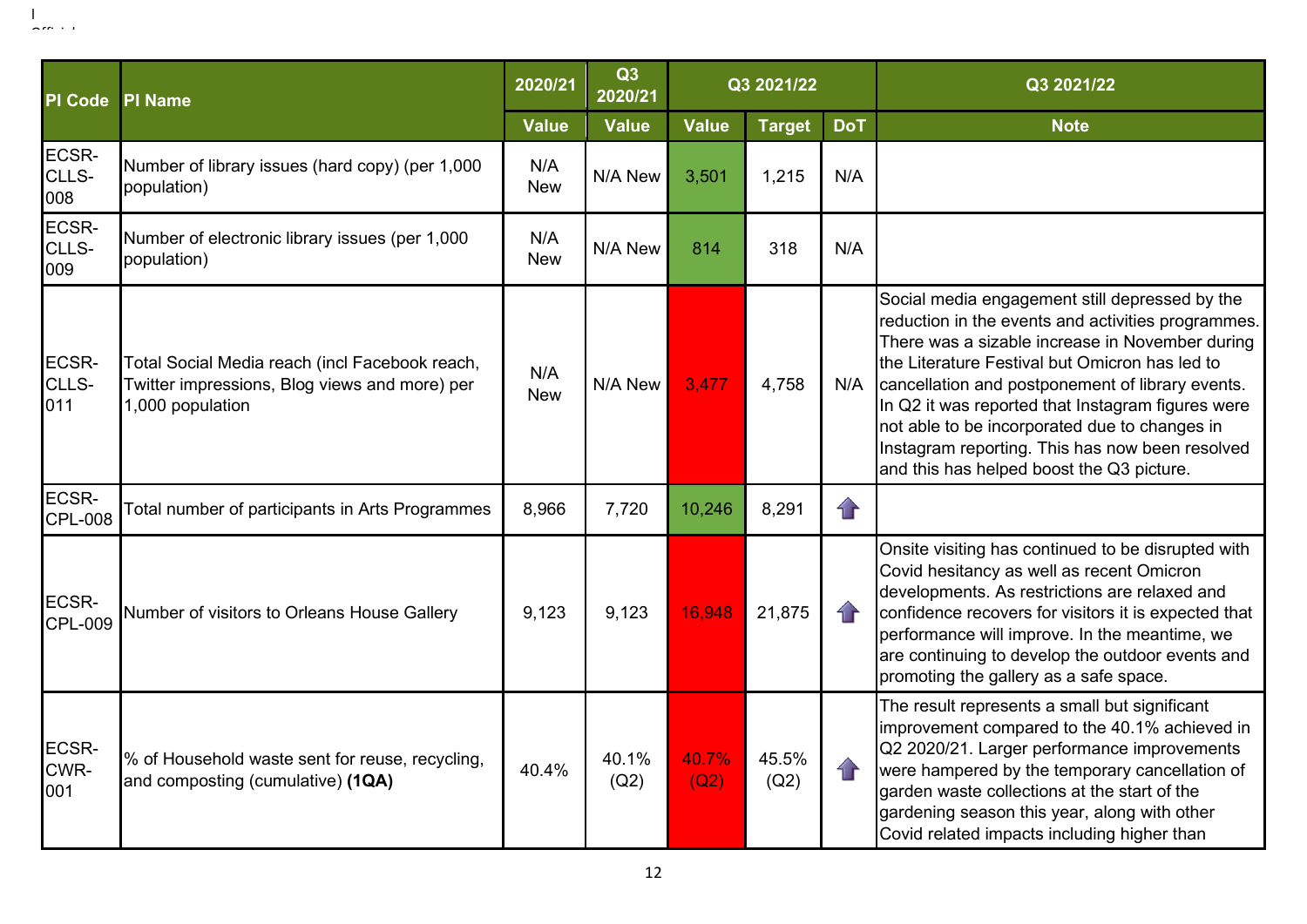| PI Code              | <b>PI Name</b>                                                                              | 2020/21      | Q3<br>2020/21   |               | Q3 2021/22    |                   | Q3 2021/22                                                                                                                                                                                                                                                                                                                                                                                |
|----------------------|---------------------------------------------------------------------------------------------|--------------|-----------------|---------------|---------------|-------------------|-------------------------------------------------------------------------------------------------------------------------------------------------------------------------------------------------------------------------------------------------------------------------------------------------------------------------------------------------------------------------------------------|
|                      |                                                                                             | <b>Value</b> | <b>Value</b>    | <b>Value</b>  | <b>Target</b> | <b>DoT</b>        | <b>Note</b>                                                                                                                                                                                                                                                                                                                                                                               |
|                      |                                                                                             |              |                 |               |               |                   | normal levels of staff absence and driver<br>shortages.                                                                                                                                                                                                                                                                                                                                   |
| ECSR-<br>CWR-<br>002 | Domestic food waste recycled as % of total<br>household waste (cumulative) (1QA)            | 3.7%         | 3.7%<br>(Q2)    | 4.2%<br>(Q2)  | 4.5%<br>(Q2)  | $\curvearrowleft$ | The result represents a significant improvement<br>compared to the 3.65% achieved in Q2<br>2020/21. Further improvements are anticipated in<br>2022 as food waste recycling collections are rolled<br>out to more purpose-built flats and interventions<br>targeted at existing low-performing food waste<br>rounds along with wider food waste focussed<br>communications are delivered. |
| ECSR-<br>CWR-<br>003 | % of Public streets with acceptably low levels of<br>litter after cleansing                 | 99%          | 100%            | 99%           | 98%           | $\Box$            |                                                                                                                                                                                                                                                                                                                                                                                           |
| ECSR-<br>CWR-<br>004 | Average time (days) taken to clear a reported fly-<br>tip (1QA) (Minimise)                  | 4.14         | 4<br>(Q2)       | 4.3<br>(Q2)   | 5<br>(Q2)     | $\sqrt{2}$        |                                                                                                                                                                                                                                                                                                                                                                                           |
| ECSR-<br>CWR-<br>005 | Reports about non collection of waste per<br>100,000 bins collected (cumulative) (Minimise) |              | N/A NEW N/A NEW | 212.8         | 59            |                   | The reliability of waste collections was adversely<br>affected by a significant resource absence within<br>the Serco contract resulting from Covid 19 related<br>N/A crew isolation and driver shortages. Additionally,<br>contractual performance issues are being<br>addressed through the contract management<br>framework                                                             |
| ECSR-<br>CWR-<br>007 | % of Local Authority Collected Waste (LACW)<br>recycled (cumulative) (1QA)                  | 40.7%        | 40.1%<br>(Q2)   | 40.3%<br>(Q2) | Data<br>only  | $\mathbf{f}$      |                                                                                                                                                                                                                                                                                                                                                                                           |
| ECSR-<br>CWR-<br>008 | KG household waste per household (cumulative)<br>(Minimise) (1QA)                           | 934.5        | 458.9<br>(Q2)   | 437.6<br>(Q2) | 435<br>(Q2)   | $\mathbf{f}$      |                                                                                                                                                                                                                                                                                                                                                                                           |

 $\frac{1}{2}$  and  $\frac{1}{2}$  in  $\frac{1}{2}$ l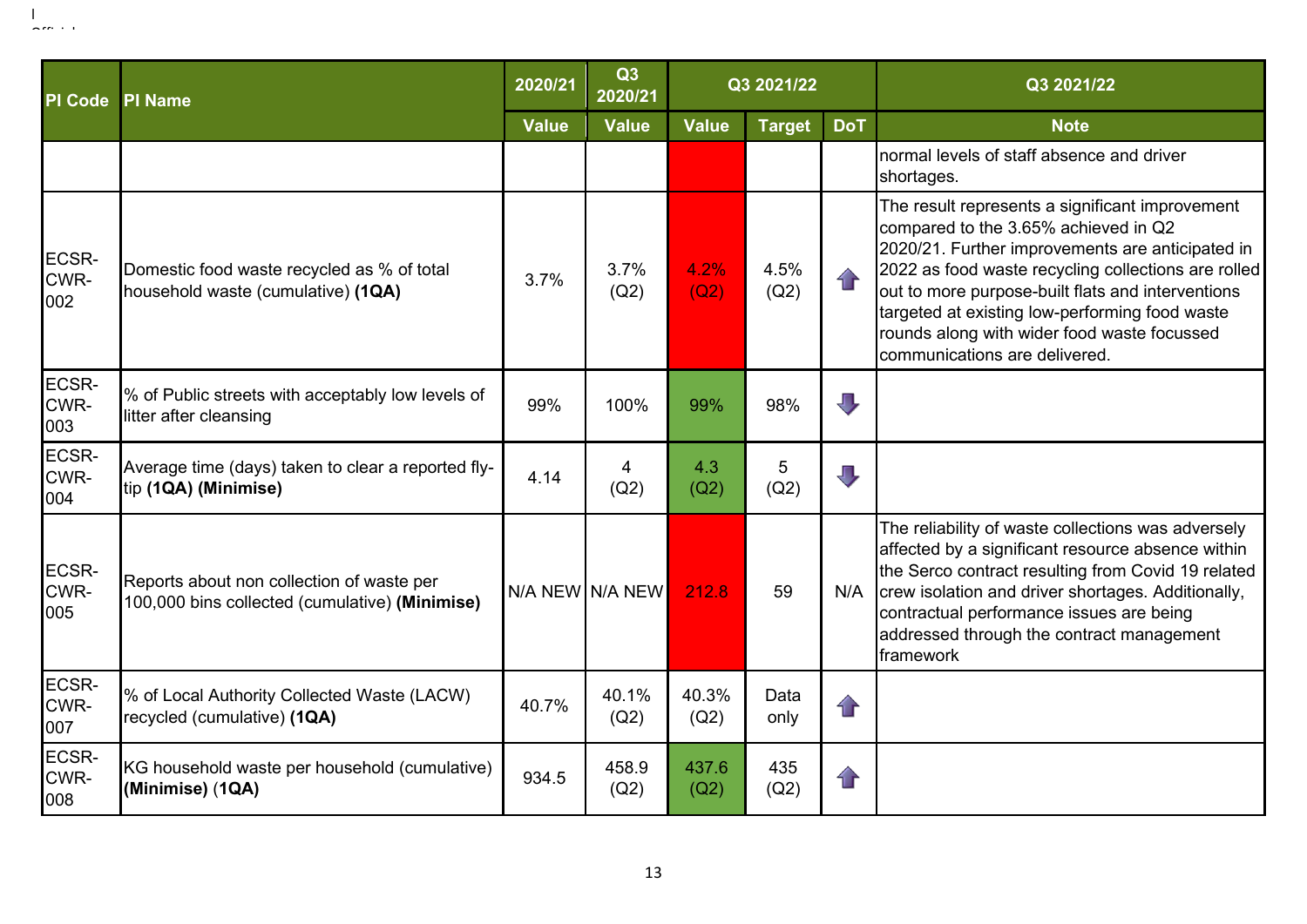| <b>PI Code</b>          | <b>PI Name</b>                                                                                                                   | 2020/21      | Q3<br>2020/21 |                  | Q3 2021/22       |                   | Q3 2021/22                                                                                                                                                                                                                                                                                                                                                                                                 |
|-------------------------|----------------------------------------------------------------------------------------------------------------------------------|--------------|---------------|------------------|------------------|-------------------|------------------------------------------------------------------------------------------------------------------------------------------------------------------------------------------------------------------------------------------------------------------------------------------------------------------------------------------------------------------------------------------------------------|
|                         |                                                                                                                                  | <b>Value</b> | <b>Value</b>  | <b>Value</b>     | <b>Target</b>    | <b>DoT</b>        | <b>Note</b>                                                                                                                                                                                                                                                                                                                                                                                                |
| ECSR-<br>CWR-<br>009    | Net carbon impact of waste collection service<br>(Minimise) (1QA)                                                                | $-0.2$       | N/A           | $-0.214$<br>(Q2) | $-0.233$<br>(Q2) |                   | This indicator was first reported at the end<br>2020/21. The 21/22 targets have been<br>recalculated based on the Mayor of London's<br>updated 'Ready Reckoner' tool.<br>N/A The tool does not make it easy to trace the cause<br>of any changes in results. However, the improved<br>performance compared to Q1<br>(-0.192) is likely to reflect the significant<br>improvement in recycling performance. |
| ECSR-<br>CWR-<br>011    | % of reported missed waste collections cleared<br>within contractual timescales (cumulative)                                     | 48%          | 35%           | 72%              | 95%              | $\curvearrowleft$ | The reliability of waste collections was adversely<br>affected by a significant resource absence within<br>the Serco contract resulting from Covid 19 related<br>crew isolation and driver shortages. Performance<br>has improved significantly compared to the same<br>period last year with contractual performance<br>issues continuing to be addressed through the<br>contract management framework.   |
| ECSR-<br>CWR-<br>012    | Number of Street Cleansing reports / requests for<br>service (cumulative) (Minimise)                                             | 1,659        | 1,389         | 1,436            | 1,200            | J,                | Q3 normally shows a seasonal increase in<br>reporting of between 30% to 40% directly relating<br>to leaf fall; this year, however, leaf fall was greater<br>over a prolonged period due to a wet and warmer<br>autumn.                                                                                                                                                                                     |
| ECSR-<br>CWR-<br>013    | % of Public streets with acceptably low levels of<br>detritus accumulations after cleansing                                      | 98.74%       | 98%           | 96%              | 97.5%            | $\Box$            |                                                                                                                                                                                                                                                                                                                                                                                                            |
| ECSR-<br><b>HOS-005</b> | Total number of fly-tipping enforcements<br>(Number of penalty notices and warning letters<br>issued to addresses) (No Polarity) | 1,336        | 1,041         | 1,101            | Data<br>only     | N/A               |                                                                                                                                                                                                                                                                                                                                                                                                            |

 $\sim$  and  $\sim$   $\sim$ l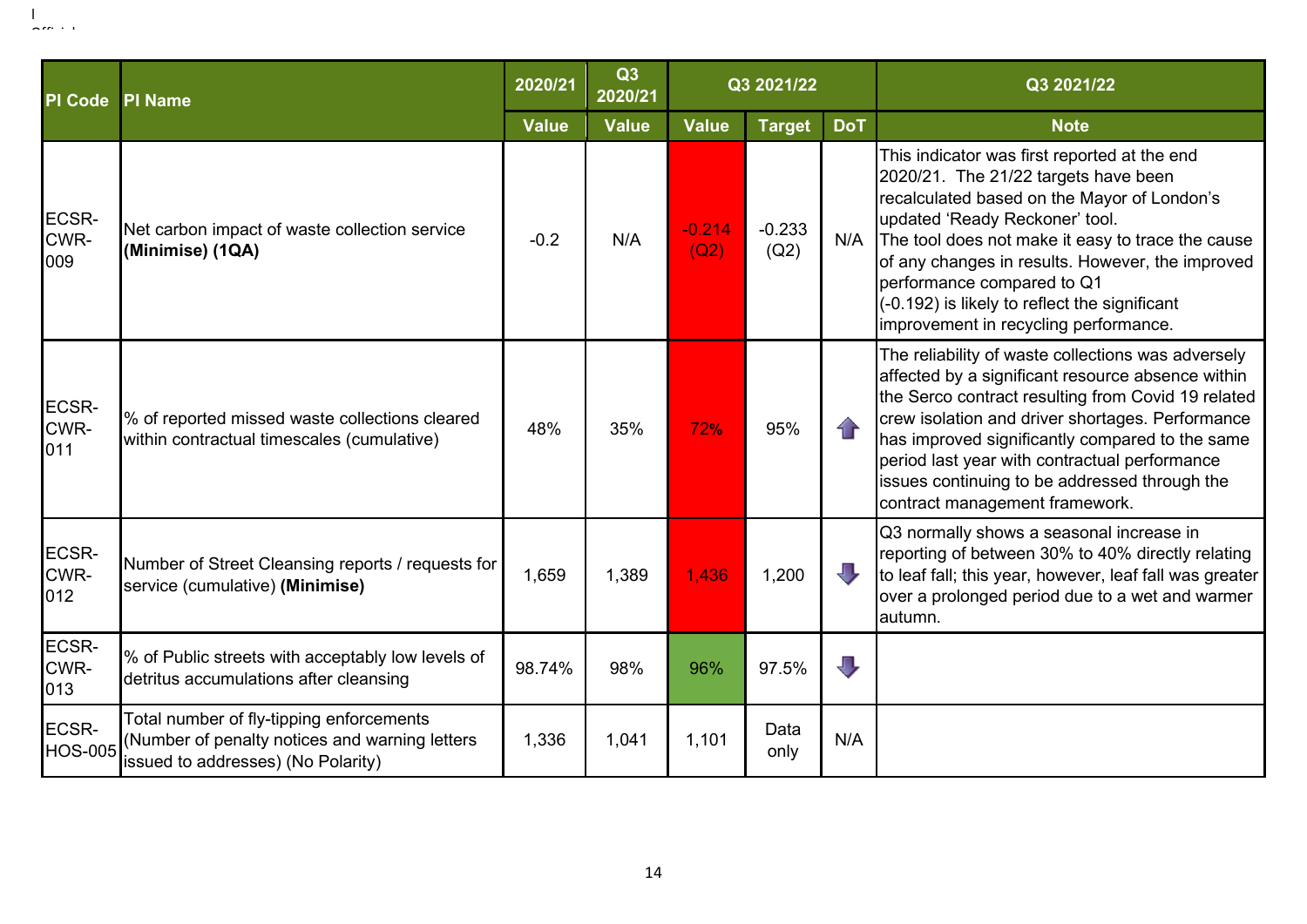| <b>PI Code</b>          | <b>PI Name</b>                                                                                                      | 2020/21      | Q3<br>2020/21 |              | Q3 2021/22    |            | Q3 2021/22                                                                                                                                                                                                                                                                                                                                                                                                                                                                                                                                                                                                                               |
|-------------------------|---------------------------------------------------------------------------------------------------------------------|--------------|---------------|--------------|---------------|------------|------------------------------------------------------------------------------------------------------------------------------------------------------------------------------------------------------------------------------------------------------------------------------------------------------------------------------------------------------------------------------------------------------------------------------------------------------------------------------------------------------------------------------------------------------------------------------------------------------------------------------------------|
|                         |                                                                                                                     | <b>Value</b> | <b>Value</b>  | <b>Value</b> | <b>Target</b> | <b>DoT</b> | <b>Note</b>                                                                                                                                                                                                                                                                                                                                                                                                                                                                                                                                                                                                                              |
| ECSR-<br><b>HOS-006</b> | Total number of fly-tipping incidents identified by<br>or reported to the Council (cumulative) (No<br>Polarity)     | 2,216        | 1,686         | 1,828        | Data<br>only  |            | The number of verified incidents reported for 3<br>months October to December 2021 at 406 was<br>N/A considerably lower than the previous 3 month<br>periods (637 in April-June 2021 and 785 in July-<br>September 2021).                                                                                                                                                                                                                                                                                                                                                                                                                |
| ECSR-P-<br>001          | % of Major planning applications processed<br>within 13 weeks or statutory timeframe                                | 91.7%        | 50%           | 100%         | 90%           | $\bigcap$  |                                                                                                                                                                                                                                                                                                                                                                                                                                                                                                                                                                                                                                          |
| ECSR-P<br>002           | √ of Non-Major planning applications processed<br>within 8 weeks or statutory timeframe                             | 95.5%        | 94%           | 89%          | 80%           | $\Box$     |                                                                                                                                                                                                                                                                                                                                                                                                                                                                                                                                                                                                                                          |
| ECSR-P-<br>0021A        | % of Council's decisions on major and non-major<br>applications which are overturned at appeal<br>(Minimise)        | 0.96%        | 1.34%         | 2.95%        | 2%            | JЦ         | The listed target of 2% for this KPI is considerably<br>below the nationally prescribed designation target<br>of 10%.<br>Successful appeals within the quarter totalled 20<br>against 677 decisions. This KPI can be affected<br>by the volume of applications and appeals<br>determined and these volumes within each<br>quarter do lead to a degree of fluctuation between<br>reporting periods. In this quarter there were higher<br>numbers of appeals allowed than usual and the<br>overall volume of applications determined was not<br>high. This should be considered alongside the<br>previous two quarters of 0.90% and 1.92%. |
| ECSR-<br><b>ENS-010</b> | % of Regulatory Services Partnership service<br>requests with an initial response within the<br>'defined timescale' | 91.2%        | N/A           | 100%         | 90%           | N/A        | The majority of service requests received by the<br>RSP relate to noise and nuisance. The number of<br>noise complaints is still greater than pre-pandemic<br>levels and the service is managing the increase in<br>complaints using existing resources (Result could<br>not be reported in same period the previous year).                                                                                                                                                                                                                                                                                                              |

 $\sim$  and  $\sim$   $\sim$ l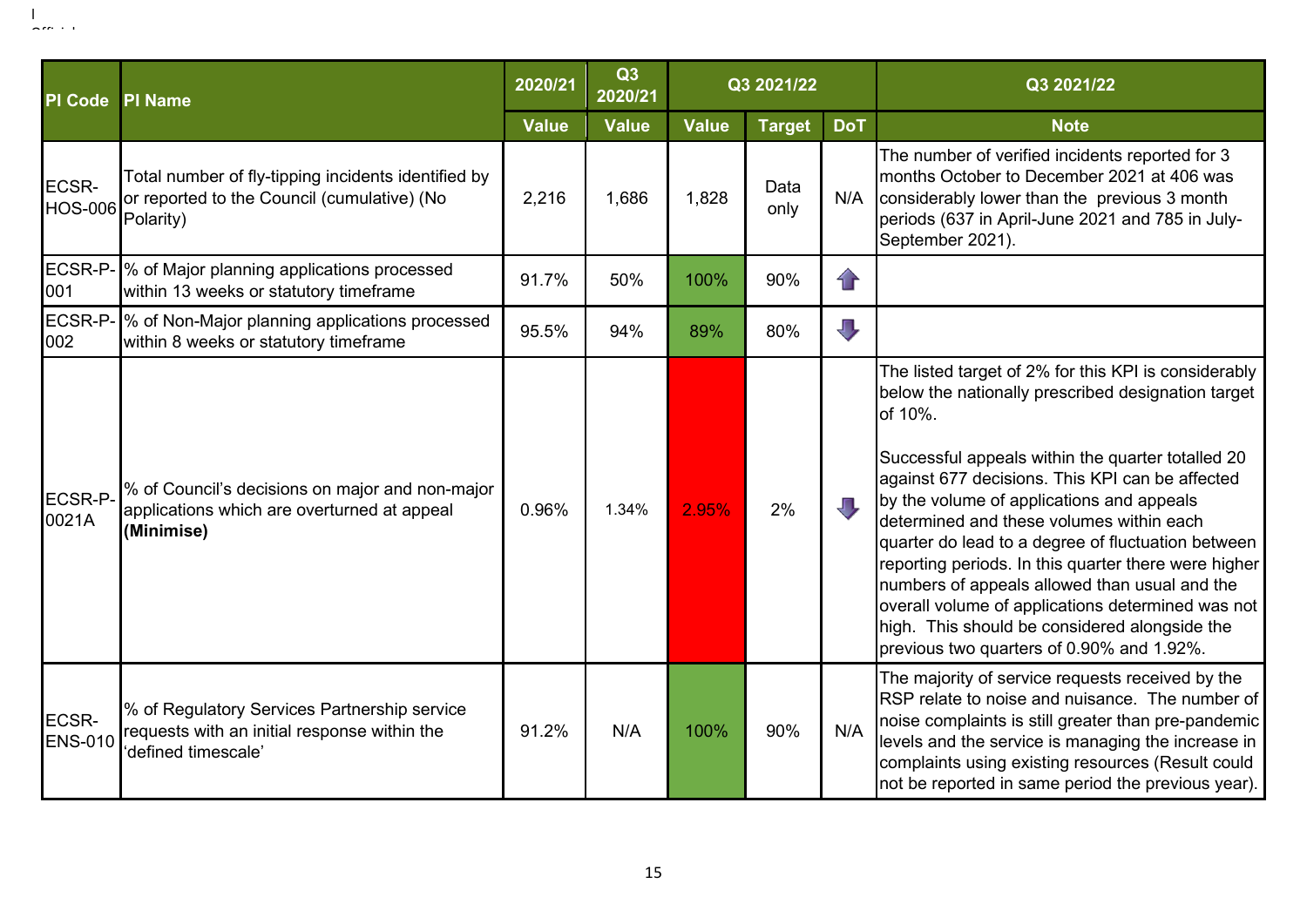| <b>PI Code PI Name</b>  |                                                                                                                                                                                                          | 2020/21           | Q3<br>2020/21     |              | Q3 2021/22    |            | Q3 2021/22                                                                                                                                                                                                                                                                                                                                                                                                   |
|-------------------------|----------------------------------------------------------------------------------------------------------------------------------------------------------------------------------------------------------|-------------------|-------------------|--------------|---------------|------------|--------------------------------------------------------------------------------------------------------------------------------------------------------------------------------------------------------------------------------------------------------------------------------------------------------------------------------------------------------------------------------------------------------------|
|                         |                                                                                                                                                                                                          | <b>Value</b>      | <b>Value</b>      | <b>Value</b> | <b>Target</b> | <b>DoT</b> | <b>Note</b>                                                                                                                                                                                                                                                                                                                                                                                                  |
| ECSR-<br><b>ENS-011</b> | Safeguarding older people – number of<br>successful physical interventions in cases of<br>residents being targeted by financial scams and<br>abuse                                                       | 100               | 96                | 81           | 75            | $\Box$     |                                                                                                                                                                                                                                                                                                                                                                                                              |
| ECSR-                   | Safeguarding young people – number of<br>successful physical interventions for restricted<br>ENS-012 sales such as knives, alcohol, fireworks, tobacco,<br>and e-cigarettes                              | 92                | 92                | 77           | 75            | $\Box$     |                                                                                                                                                                                                                                                                                                                                                                                                              |
| ECSR-<br><b>ENS-015</b> | % of Alcohol and regulated entertainment<br>licences issued within 10 working days of the<br>conclusion of the 28 day consultation period,<br>excluding those that are subject to a licensing<br>hearing | 47%               | 40%               | 100%         | 95%           | $\bigcap$  | 14 new and variation applications received during<br>the quarter, 3 referred to the licensing committee<br>with representations. Of the remaining; 2 were<br>withdrawn and 9 notified of grant no later than 10<br>working days after the consultation period closed<br>$(100\%)$                                                                                                                            |
| ECSR-                   | % of New high-risk massage & special treatment<br>premises inspections carried out within 20<br><b>ENS-016</b> working days of the premises being ready to<br><b>Itrade</b>                              | N/A               | N/A               | 100%         | 95%           | N/A        |                                                                                                                                                                                                                                                                                                                                                                                                              |
| ECSR-<br><b>ENS-024</b> | % of Successful contacts for positive Covid-19<br>cases referred to the Local Contact Tracing<br>Service by the National Test & Trace service                                                            | N/A<br><b>NEW</b> | N/A<br><b>NEW</b> | 47%          | 50%           | N/A        | Q3 saw the arrival of the Omicron variant which<br>saw cases referred triple through November into<br>December. To better manage this demand, a new<br>model was agreed with National Test & Trace<br>whereby we will focus support to those most<br>deprived postcodes in the Borough. Initial data<br>$(Q4)$ shows that this new model is proving<br>effective; likely to be represented within Q4 return. |

of<br>I leaven in le l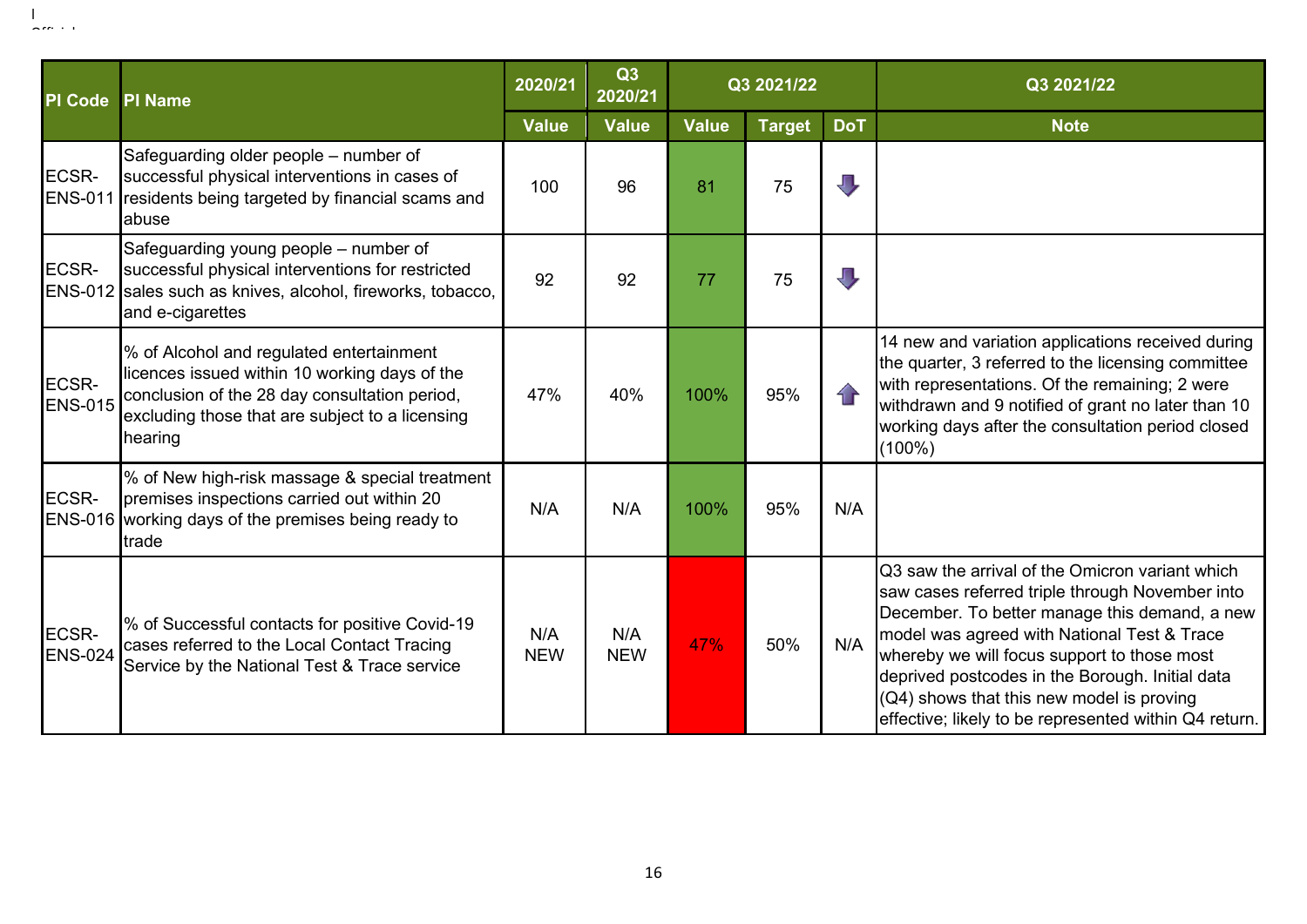### **Finance, Policy and Resources Cttee**

.<br>Official is a little l

| <b>PI Code</b>          | <b>PI Name</b>                                                                                                                                                    | 2020/21      | Q3<br>2020/21 |              | Q3 2021/22    |            | Q3 2021/22                                                                                                                                                                                                                                                                                                                                                                                                                                                                                                                                                                                                                                                                                                                                                                                         |
|-------------------------|-------------------------------------------------------------------------------------------------------------------------------------------------------------------|--------------|---------------|--------------|---------------|------------|----------------------------------------------------------------------------------------------------------------------------------------------------------------------------------------------------------------------------------------------------------------------------------------------------------------------------------------------------------------------------------------------------------------------------------------------------------------------------------------------------------------------------------------------------------------------------------------------------------------------------------------------------------------------------------------------------------------------------------------------------------------------------------------------------|
|                         |                                                                                                                                                                   | <b>Value</b> | <b>Value</b>  | <b>Value</b> | <b>Target</b> | <b>DoT</b> | <b>Note</b>                                                                                                                                                                                                                                                                                                                                                                                                                                                                                                                                                                                                                                                                                                                                                                                        |
|                         | <b>Chief Executive's Group</b>                                                                                                                                    |              |               |              |               |            |                                                                                                                                                                                                                                                                                                                                                                                                                                                                                                                                                                                                                                                                                                                                                                                                    |
| CEGR-<br><b>COM-002</b> | Total number of offers available in a period -<br><b>Business Offers Scheme</b>                                                                                   | 194          | 301           | 151          | 250           | JI,        | Focus has been on supporting businesses through<br>pandemic and on promoting shop local.                                                                                                                                                                                                                                                                                                                                                                                                                                                                                                                                                                                                                                                                                                           |
| 001                     | CEGR-CS- Overall Crime rate (per 1,000 residents)<br>(Minimise)                                                                                                   | 58.7         | 46.1          | 43.2         | 49.2          |            | Lowest crime rate in London with the highest<br>percentage reduction and one of only 5 London<br>boroughs whose crime rate is lower than same<br>period last year.                                                                                                                                                                                                                                                                                                                                                                                                                                                                                                                                                                                                                                 |
| 002                     | % Reduction in the number of callouts from<br>CEGR-CS- the police to high risk victims as identified by<br>the Multi-Agency Risk Assessment<br>Conference (MARAC) | 40.3%        | 44.9%         | 47.9%        | 30%           | 41         | The % change demonstrates that the MARAC<br>processes are effectively reducing demand in<br>respect of survivors cases heard at the MARAC,<br>and that there have not been individual repeat<br>cases.                                                                                                                                                                                                                                                                                                                                                                                                                                                                                                                                                                                             |
| 005                     | CEGR-CS- Total number of reported domestic abuse<br>incidents and crimes (No Polarity)                                                                            | 2,379        | 1,729         | 1,437        | N/A           |            | Lower levels of reported incidents are not seen as<br>positive. This is because domestic abuse figures<br>assessed by the British Crime survey are higher.<br>The reduction is out of step with close neighbours<br>and London. This will be discussed at the quarterly<br>operational group at the end of January.<br>However, the following is noted;<br>(a) there had been a significant increase in reported<br>incidents during the previous year against which<br>this period is compared. This may be associated<br>with the pandemic and a programme of targeted<br>messaging<br>(b) the anticipated volume of reported incidents in<br>Q4 will result in an increase in annual reported<br>incidents when compared with the pre-pandemic<br>averages of around 2,000 incidents per annum. |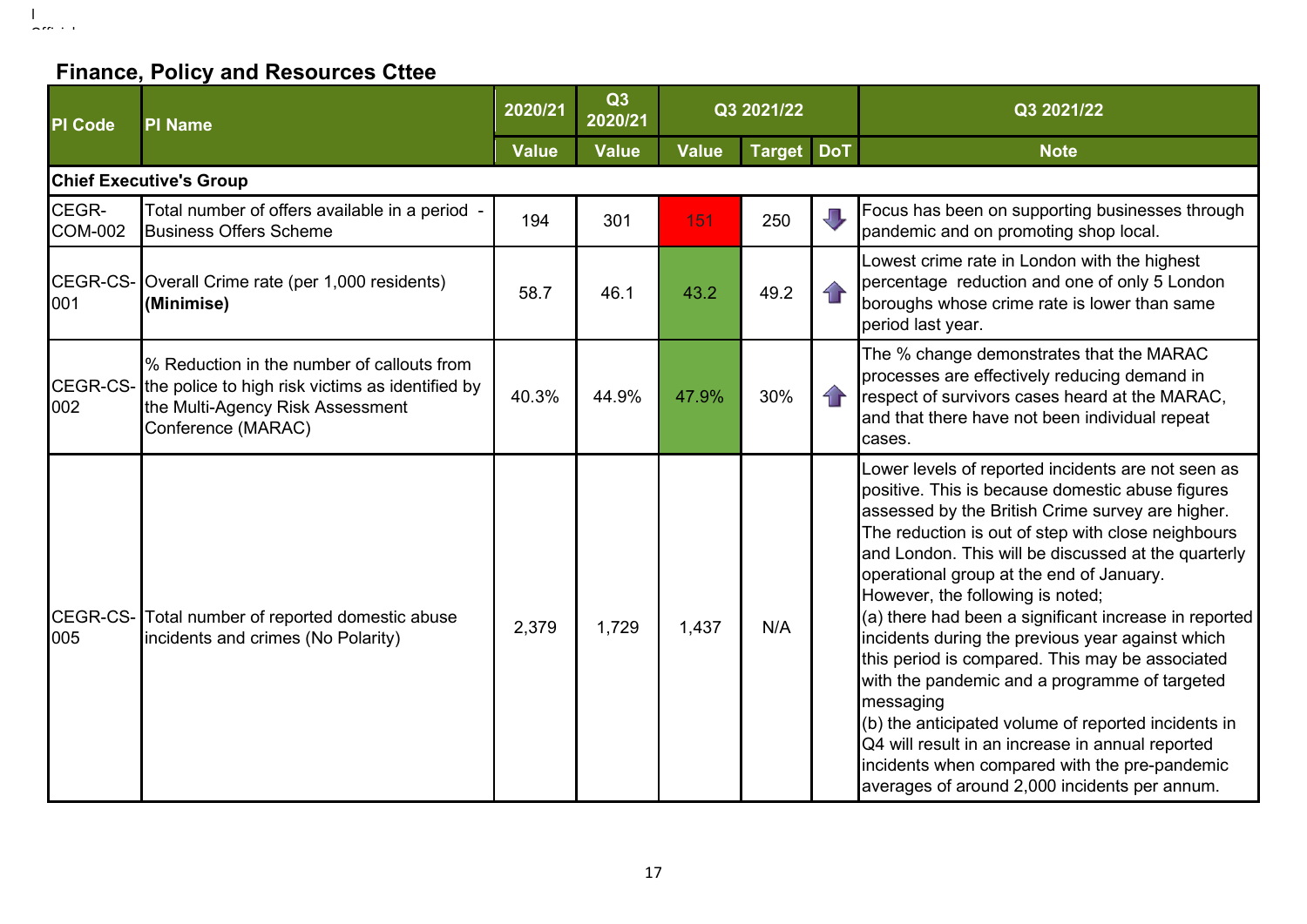| <b>PI</b> Code          | <b>PI Name</b>                                                                                            | 2020/21           | Q3<br>2020/21     |       | Q3 2021/22    |            | Q3 2021/22                                                                                                                                                                                                                                                                                                                                                                                                                                                                                                                                             |  |
|-------------------------|-----------------------------------------------------------------------------------------------------------|-------------------|-------------------|-------|---------------|------------|--------------------------------------------------------------------------------------------------------------------------------------------------------------------------------------------------------------------------------------------------------------------------------------------------------------------------------------------------------------------------------------------------------------------------------------------------------------------------------------------------------------------------------------------------------|--|
|                         |                                                                                                           | <b>Value</b>      | <b>Value</b>      | Value | <b>Target</b> | <b>DoT</b> | <b>Note</b>                                                                                                                                                                                                                                                                                                                                                                                                                                                                                                                                            |  |
| CEGR-CS-<br>007         | Number of referrals into commissioned<br><b>VAWG services (Independent Domestic</b><br>Violence Advisors) |                   | N/A NEW N/A NEW   | 366   | 300           | N/A        | The referral numbers include one month with the<br>outgoing provider and two months with the new<br>advocacy provider. The referral numbers indicate<br>that referrals to the new service have not been<br>overly impacted by the transition to the new<br>provider (Hestia) and that communication and<br>messaging has provided a sound basis for future<br>development.                                                                                                                                                                             |  |
| CEGR-<br>EDO-002        | Number of residents engaged/supported to<br>find work through the Council's employment<br>service         | N/A<br><b>NEW</b> | N/A<br><b>NEW</b> | 199   | 150           | N/A        | On track to overachieve end year target of 200<br>residents engaged.                                                                                                                                                                                                                                                                                                                                                                                                                                                                                   |  |
| CEGR-<br>EDO-003        | Number of residents provided with a training<br>outcome through the Council's employment<br>service       | N/A<br><b>NEW</b> | N/A<br><b>NEW</b> | 145   | 113           | N/A        | On track to achieve end year target of 150<br>residents trained.                                                                                                                                                                                                                                                                                                                                                                                                                                                                                       |  |
| CEGR-<br>EDO-004        | Number of Richmond Work Match Secured<br>Jobs                                                             | N/A<br><b>NEW</b> | N/A<br><b>NEW</b> | 45    | 56            |            | Increase in secured jobs forecast to continue<br>N/A through quarter four. Performance will continue to<br>be monitored monthly.                                                                                                                                                                                                                                                                                                                                                                                                                       |  |
| CEGR-<br><b>RES-003</b> | % of FOI requests completed within 20-day<br>limit                                                        | 59.1%             | 60.6%             | 74.4% | 90%           |            | Following a sharp dip in performance levels during<br>March to July 2020, as the Council concentrated<br>resources toward its pandemic response, recovery<br>measures have led to a steady improvement in FOI<br>performance. This dip in performance inevitably led<br>to a backlog of requests, which is being addressed<br>alongside efforts to continue to increase day to day<br>performance. It is expected that, once the backlog<br>is cleared in all areas, performance levels will return<br>to pre-Covid rates, on track to meeting target. |  |
| CEGR-<br><b>RES-004</b> | % of Stage 2 Corporate Complaints<br>responded to within 15 working days                                  | 53.3%             | N/A               | 57.9% | 50%           |            | This relates to 19 stage 2 complaints of which 11<br>were responded to in time.                                                                                                                                                                                                                                                                                                                                                                                                                                                                        |  |

 $\frac{1}{2}$  and  $\frac{1}{2}$  in  $\frac{1}{2}$ l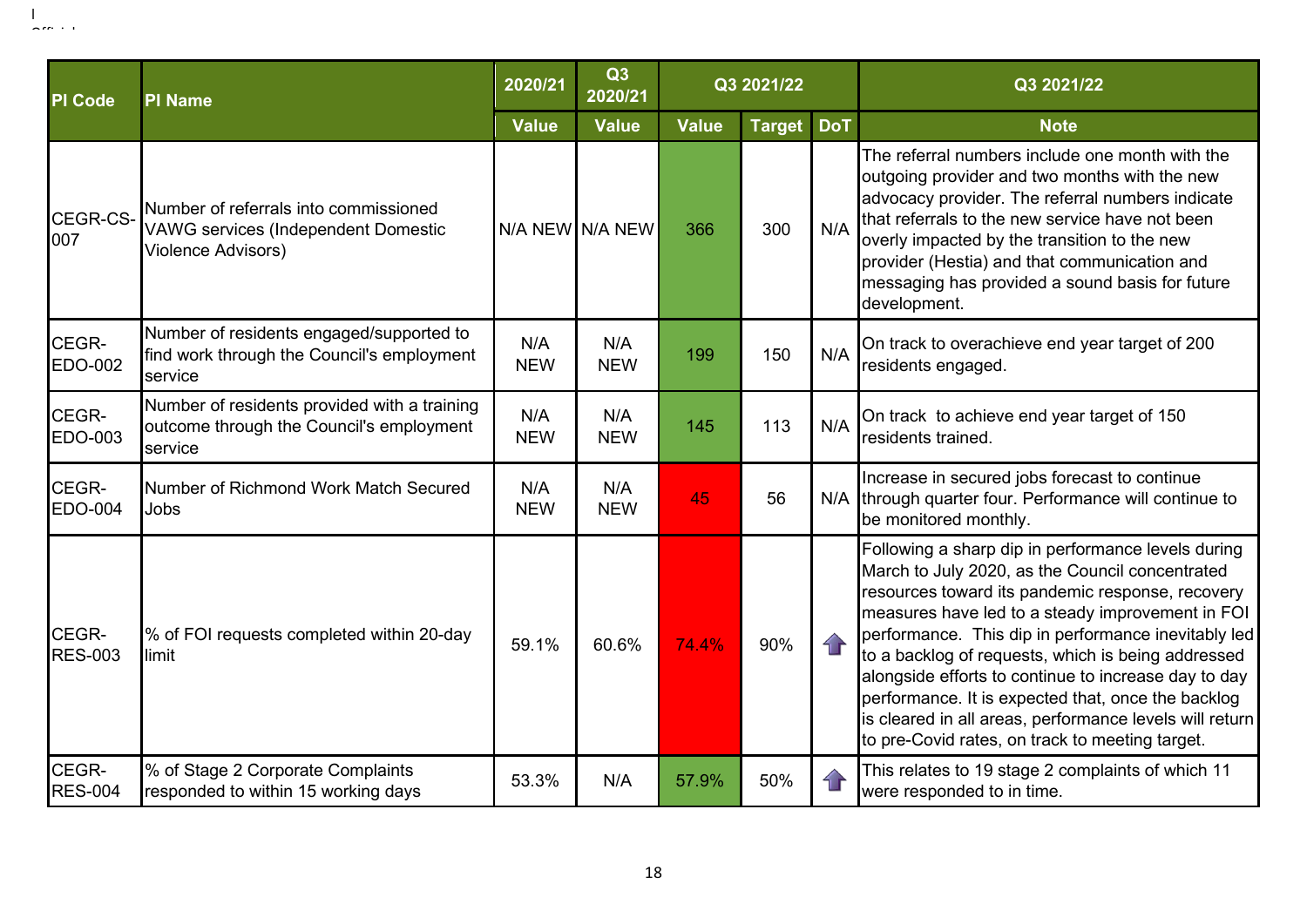| <b>PI Code</b>  | PI Name                                                                        | Q <sub>3</sub><br>2020/21<br>2020/21 |              | Q3 2021/22   |                   |                   | Q3 2021/22                                                                                                                                                                 |  |  |  |
|-----------------|--------------------------------------------------------------------------------|--------------------------------------|--------------|--------------|-------------------|-------------------|----------------------------------------------------------------------------------------------------------------------------------------------------------------------------|--|--|--|
|                 |                                                                                | <b>Value</b>                         | <b>Value</b> | <b>Value</b> | <b>Target DoT</b> |                   | <b>Note</b>                                                                                                                                                                |  |  |  |
|                 | <b>Resources Directorate</b>                                                   |                                      |              |              |                   |                   |                                                                                                                                                                            |  |  |  |
| 001             | <b>RESR-FM-1% of Invoices paid on time (within 30 days or</b><br>agreed terms) | 84.1%                                | 88.4%        | 83.9%        | 90.0%             | J J               | The drop in performance compared to the same<br>period last year is as a result of processing an<br>increased number of payments this year (13%<br>increase year on year). |  |  |  |
| RESR-RS-<br>001 | Council Tax Collection rate                                                    | 97.7%                                | 83.0%        | 83.2%        | 82%               | $\bigcap$         |                                                                                                                                                                            |  |  |  |
| 002             | RESR-RS- Non-Domestic Rates (Business Rates)<br>Collection rate                | 85.4%                                | 70.4%        | 72.8%        | 70%               | $\curvearrowleft$ |                                                                                                                                                                            |  |  |  |

#### **Transport and Air Quality Cttee**

.<br>Geboortes l

| PI Code | <b>PI Name</b>                                                                                   | 2020/21      | Q3<br>Q3 2021/22<br>2020/21 |              |        |                         | Q3 2021/22                                                                                                                                                                                                                                                                                                                                                                                                                                                                                                                                              |
|---------|--------------------------------------------------------------------------------------------------|--------------|-----------------------------|--------------|--------|-------------------------|---------------------------------------------------------------------------------------------------------------------------------------------------------------------------------------------------------------------------------------------------------------------------------------------------------------------------------------------------------------------------------------------------------------------------------------------------------------------------------------------------------------------------------------------------------|
|         |                                                                                                  | <b>Value</b> | <b>Value</b>                | <b>Value</b> | Target | <b>DoT</b>              | <b>Note</b>                                                                                                                                                                                                                                                                                                                                                                                                                                                                                                                                             |
| ECSR-   | % of Monitoring stations achieving the<br><b>ENS-017 Nitrogen Dioxide air quality objectives</b> | 36%          | 100%                        | 89%          | 100%   | $\overline{\mathbb{L}}$ | Based on October/November data. This figure<br>relates to the 70 Diffusion Tube Locations in the<br>borough and numbers currently seeing<br>exceedances against objectives values. It is difficult<br>to pin-point changes to air quality across a small<br>scale, as levels are susceptible at this scale to<br>atmospheric variation as well as local factors. This<br>is why the government specify annual reporting for<br>the majority of objectives. A clearer annual picture<br>local to the borough will become apparent with the<br>Q4 return. |
| ECSR-   | % of Monitoring stations achieving the<br><b>ENS-018 Particulate air quality objectives</b>      | 100%         | 100%                        | 100%         | 100%   | m.                      | This relates to the automated monitoring of PM 10s<br>on the borough and based on October/November<br>figures (latest available)                                                                                                                                                                                                                                                                                                                                                                                                                        |